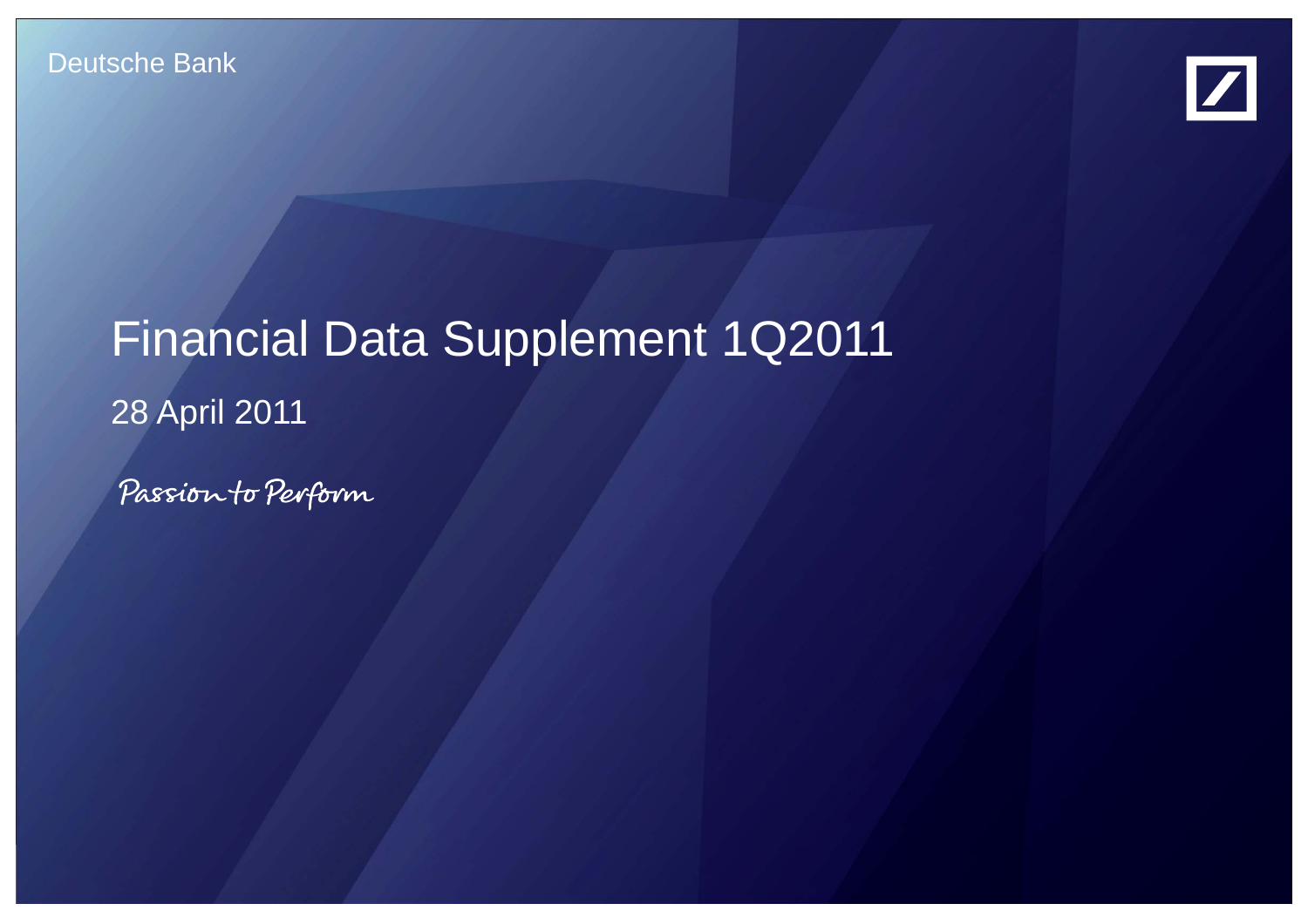# **1Q2011 Financial Data Supplement**

| <b>Deutsche Bank consolidated</b>                                                                                  | Page           |
|--------------------------------------------------------------------------------------------------------------------|----------------|
| <b>Financial summary</b>                                                                                           | $\overline{2}$ |
| <b>Consolidated Statement of Income</b>                                                                            | 3              |
| Net revenues                                                                                                       | 4              |
| Net interest income and net gains (losses) on financial<br>assets/liabilities at fair value through profit or loss | 5              |
| Tracking of over-the-cycle RoE-Target                                                                              | 6              |
| <b>Segment detail</b>                                                                                              |                |
| <b>Corporate &amp; Investment Bank</b>                                                                             | 7              |
| <b>Corporate Banking &amp; Securities</b>                                                                          | 8              |
| <b>Global Transaction Banking</b>                                                                                  | 9              |
| <b>Private Clients and Asset Management</b>                                                                        | 10             |
| <b>Asset and Wealth Management</b>                                                                                 | 11             |
| <b>Private &amp; Business Clients</b>                                                                              | 12             |
| Corporate Investments   Consolidation & Adjustments                                                                | 13             |
| <b>Risk and capital</b>                                                                                            |                |
| <b>Credit risk</b>                                                                                                 | 14             |
| Regulatory capital and market risk                                                                                 | 15             |
| <b>Consolidated Balance Sheet</b>                                                                                  |                |
| <b>Assets</b>                                                                                                      | 16             |
| Liabilities and total equity                                                                                       | 17             |
| Balance Sheet leverage ratio (target defintion)                                                                    | 18             |
| Definition of targets and certain financial measures                                                               | 19             |

Deutsche Bank's financial data in this document have been prepared under IFRS.

Due to rounding, numbers presented throughout this document may not add up precisely to the totals we provide and percentages may not precisely reflect the absolute figures.

All segment figures reflect segment composition as of 31 March 2011.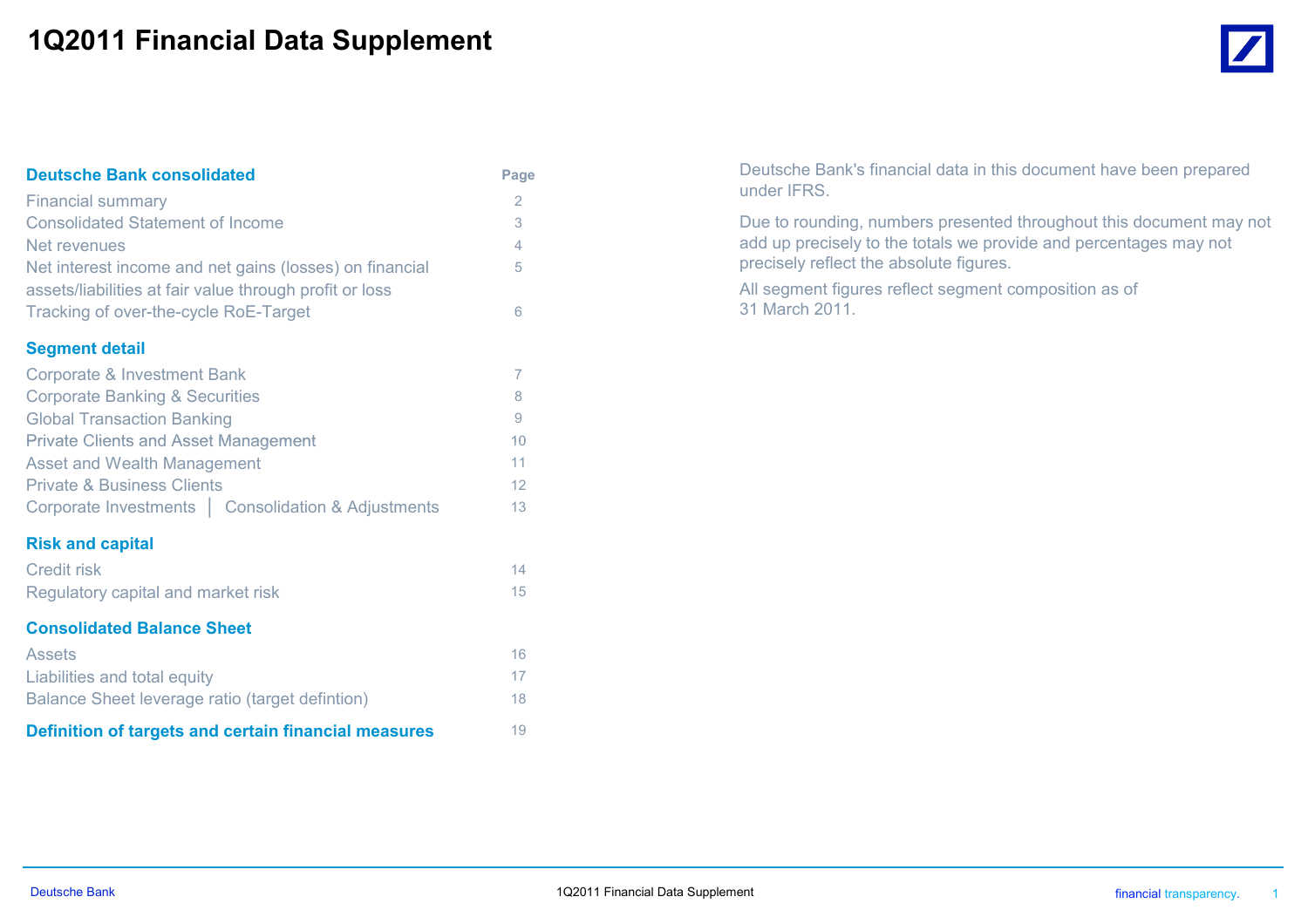## **Financial summary**



|                                                             | <b>FY</b><br>2009 | 1Q<br>2010 | 2Q<br>2010 | 3Q<br>2010 | <b>4Q</b><br>2010 | <b>FY</b><br>2010 | 1Q<br>2011 | 1Q2011 vs.<br><b>1Q2010</b> | 1Q2011 vs.<br>4Q2010 |
|-------------------------------------------------------------|-------------------|------------|------------|------------|-------------------|-------------------|------------|-----------------------------|----------------------|
| Share price at period end <sup>1</sup>                      | €44.98            | € 51.90    | €42.50     | €40.15     | € 39.10           | € 39.10           | €41.49     | (20)%                       | 6 %                  |
| Share price high <sup>1</sup>                               | € 53.05           | € 53.80    | € 55.11    | € 51.47    | €42.93            | € 55.11           | €48.70     | (9)%                        | 13 %                 |
| Share price low <sup>1</sup>                                | € 14.00           | € 38.51    | €40.95     | € 38.71    | € 35.93           | € 35.93           | € 39.24    | 2%                          | 9 %                  |
| Basic earnings per share <sup>2</sup>                       | € 7.21            | € 2.52     | € 1.66     | € $(1.75)$ | € 0.65            | € 3.07            | € 2.20     | (13)%                       | N/M                  |
| Diluted earnings per share <sup>2,3</sup>                   | € 6.94            | € 2.43     | € 1.60     | € $(1.75)$ | € 0.63            | € 2.92            | € 2.13     | (12)%                       | N/M                  |
| Basic shares outstanding (average) <sup>2</sup> , in m.     | 689               | 698        | 700        | 695        | 920               | 753               | 937        | 34 %                        | 2%                   |
| Diluted shares outstanding (average) <sup>2</sup> , in m.   | 717               | 725        | 726        | 695        | 948               | 791               | 969        | 34 %                        | 2%                   |
| Return on average shareholders' equity (post-tax)           | 14.6 %            | 18.6%      | 11.5 %     | (11.9)%    | 5.2 %             | 5.5 %             | 16.7 %     | $(1.9)$ ppt                 | 11.5 ppt             |
| Pre-tax return on average shareholders' equity <sup>4</sup> | 15.3 %            | 29.3 %     | 15.0%      | $(10.3)\%$ | 6.0%              | 9.5 %             | 23.7 %     | $(5.6)$ ppt                 | 17.7 ppt             |
| Pre-tax return on average active equity <sup>4,5</sup>      | 15.1 %            | 29.5 %     | 15.2 %     | $(10.4)\%$ | 6.1%              | 9.6%              | 23.9%      | $(5.6)$ ppt                 | 17.8 ppt             |
| Book value per basic share outstanding <sup>4,6</sup>       | € 52.65           | € 55.91    | € 59.28    | € 55.64    | € 52.38           | € 52.38           | € 53.14    | (5)%                        | 1%                   |
| Cost/income ratio <sup>4</sup>                              | 72.0%             | 66.0%      | 75.3 %     | 113.8 %    | 85.0%             | 81.6%             | 67.6%      | $1.6$ ppt                   | $(17.4)$ ppt         |
| Compensation ratio <sup>4</sup>                             | 40.5%             | 39.7%      | 42.4 %     | 59.8%      | 41.4 %            | 44.4 %            | 40.8%      | $1.1$ ppt                   | $(0.6)$ ppt          |
| Noncompensation ratio <sup>4</sup>                          | 31.5 %            | 26.3%      | 32.9%      | 53.9%      | 43.6%             | 37.3 %            | 26.8%      | $0.5$ ppt                   | $(16.8)$ ppt         |
| Total net revenues, in EUR m.                               | 27,952            | 8,999      | 7,155      | 4,985      | 7,427             | 28,567            | 10,474     | 16 %                        | 41 %                 |
| Provision for credit losses, in EUR m.                      | 2,630             | 262        | 243        | 362        | 406               | 1,274             | 373        | 42 %                        | (8)%                 |
| Total noninterest expenses, in EUR m.                       | 20,120            | 5,944      | 5,388      | 5,671      | 6,314             | 23,318            | 7,080      | 19 %                        | 12 %                 |
| Income (loss) before income taxes, in EUR m.                | 5,202             | 2,793      | 1,524      | (1,048)    | 707               | 3,975             | 3,021      | 8 %                         | N/M                  |
| Net income (loss), in EUR m.                                | 4,958             | 1,777      | 1,166      | (1, 218)   | 605               | 2,330             | 2,130      | 20 %                        | N/M                  |
| Total assets <sup>7</sup> , in EUR bn.                      | 1,501             | 1,670      | 1,926      | 1,958      | 1,906             | 1,906             | 1,842      | 10 %                        | (3)%                 |
| Shareholders' equity <sup>7</sup> , in EUR bn.              | 36.6              | 39.1       | 41.5       | 38.5       | 48.8              | 48.8              | 50.0       | 28 %                        | 2%                   |
| Core Tier 1 capital ratio <sup>4,7</sup>                    | 8.7%              | 7.5 %      | 7.5 %      | 7.6%       | 8.7%              | 8.7%              | 9.6%       | $2.1$ ppt                   | $0.9$ ppt            |
| Tier 1 capital ratio <sup>4,7</sup>                         | 12.6 %            | 11.2 %     | 11.3 %     | 11.5 %     | 12.3 %            | 12.3 %            | 13.4 %     | 2.2 ppt                     | $1.1$ ppt            |
| Branches <sup>7</sup>                                       | 1,964             | 1,999      | 1,995      | 1,977      | 3,083             | 3,083             | 3,080      | 54 %                        | $(0)\%$              |
| thereof: in Germany                                         | 961               | 983        | 983        | 983        | 2,087             | 2,087             | 2,083      | 112 %                       | $(0)\%$              |
| Employees (full-time equivalent) <sup>7</sup>               | 77,053            | 80,849     | 81,929     | 82,504     | 102,062           | 102,062           | 101,877    | 26 %                        | $(0)\%$              |
| thereof: in Germany                                         | 27,321            | 30,839     | 30,479     | 29,991     | 49,265            | 49,265            | 49,020     | 59 %                        | $(0)\%$              |
| Long-term rating: <sup>7</sup>                              |                   |            |            |            |                   |                   |            |                             |                      |
| Moody's Investors Service                                   | Aa1               | Aa3        | Aa3        | Aa3        | Aa3               | Aa3               | Aa3        |                             |                      |
| Standard & Poor's                                           | $A+$              | A+         | $A+$       | $A+$       | $A+$              | $A+$              | $A+$       |                             |                      |
| <b>Fitch Ratings</b>                                        | AA-               | AA-        | AA-        | AA-        | AA-               | $AA-$             | $AA-$      |                             |                      |

1 For comparison purposes, the share prices have been adjusted for all periods before the 6 October 2010 to reflect the impact of  $4$ Definitions of ratios are provided on pages 19 and 20 of this document.<br>The reconciliatio

2 The number of average basic and diluted shares outstanding has been adjusted for all periods before the 6 October 2010 to reflect 6 Comparison purposes, the number of shares outstanding has been adjusted for all periods the effect of the bonus element of the subscription rights issue in connection with the capital increase. The subscription rights issue in connection with the capital increase. The subscription rights issue in connection w

3 Including numerator effect of assumed conversions.

Source for share price information: Thomson Reuters, based on XETRA; high and low based on intraday prices.

5 The reconciliation of average active equity is provided on page 6 of this document.<br>6 For comparison purposes, the number of shares outstanding has been adjusted for all periods before the 6 October 2010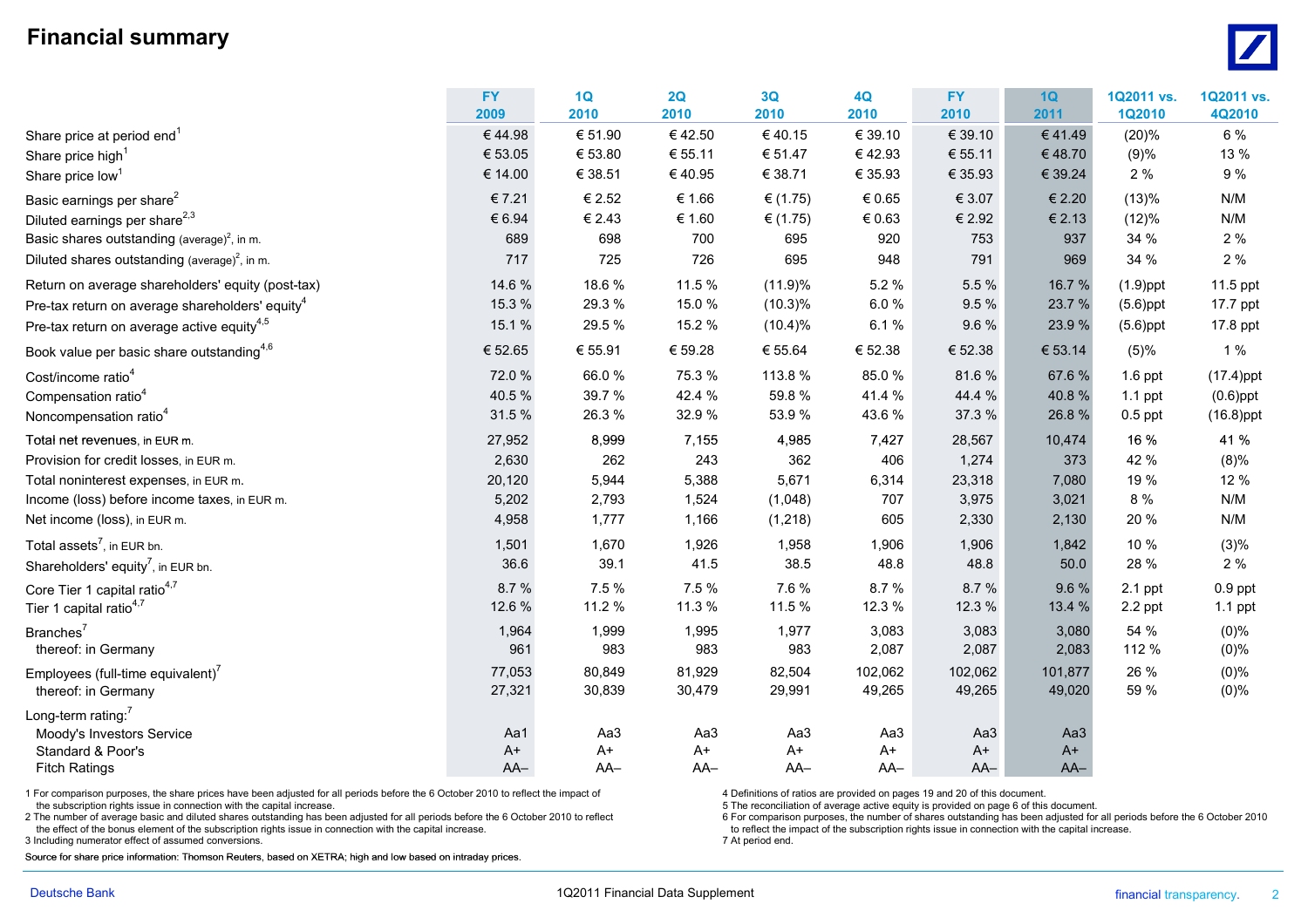#### **Consolidated Statement of Income** $\sim$  0.000  $\sim$  0.000  $\sim$  0.000  $\sim$  0.000  $\sim$  0.000  $\sim$  0.000  $\sim$  0.000  $\sim$  0.000  $\sim$  0.000  $\sim$  0.000  $\sim$  0.000  $\sim$  0.000  $\sim$  0.000  $\sim$  0.000  $\sim$  0.000  $\sim$  0.000  $\sim$  0.000  $\sim$  0.000  $\sim$  0.000  $\sim$  0.000



| $(ln$ EUR $m.$ )                                                                           | <b>FY</b><br>2009 | 1Q<br>2010 | 2Q<br>2010                   | 3Q<br>2010 | 4Q<br>2010                   | <b>FY</b><br>2010 | 10 <sub>o</sub><br>2011 | 1Q2011 vs.<br>1Q2010 | 1Q2011 vs.<br>4Q2010 |
|--------------------------------------------------------------------------------------------|-------------------|------------|------------------------------|------------|------------------------------|-------------------|-------------------------|----------------------|----------------------|
| Interest and similar income                                                                | 26,953            | 6,541      | 8,157                        | 6,700      | 7,381                        | 28,779            | 8,369                   | 28 %                 | 13 %                 |
| Interest expense                                                                           | 14,494            | 2,870      | 4,182                        | 3,285      | 2,860                        | 13,196            | 4,202                   | 46 %                 | 47 %                 |
| Net interest income                                                                        | 12,459            | 3,671      | 3,975                        | 3,415      | 4,521                        | 15,583            | 4,167                   | 14%                  | $(8)\%$              |
| Provision for credit losses                                                                | 2,630             | 262        | 243                          | 362        | 406                          | 1,274             | 373                     | 42 %                 | (8)%                 |
| Net interest income after provision for credit losses                                      | 9,829             | 3,409      | 3,732                        | 3,053      | 4,115                        | 14,309            | 3,794                   | 11 %                 | $(8)\%$              |
| Commissions and fee income                                                                 | 8,911             | 2,461      | 2,587                        | 2,567      | 3,055                        | 10,669            | 3,081                   | 25 %                 | 1%                   |
| Net gains (losses) on financial assets/liabilities at fair value through<br>profit or loss | 7,109             | 2,579      | 110                          | 833        | (169)                        | 3,354             | 2,653                   | 3%                   | N/M                  |
| Net gains (losses) on financial assets available for sale                                  | (403)             | 27         | (9)                          | 167        | 15                           | 201               | 415                     | N/M                  | N/M                  |
| Net income (loss) from equity method investments                                           | 59                | 172        | 93                           | (2,300)    | 32                           | (2,004)           | (32)                    | N/M                  | N/M                  |
| Other income (loss)                                                                        | (183)             | 89         | 399                          | 303        | (27)                         | 764               | 190                     | 113 %                | N/M                  |
| <b>Total noninterest income</b>                                                            | 15,493            | 5,328      | 3,180                        | 1,570      | 2,906                        | 12,984            | 6,307                   | 18%                  | 117 %                |
| Compensation and benefits                                                                  | 11,310            | 3,575      | 3,037                        | 2,983      | 3,077                        | 12,671            | 4,278                   | 20 %                 | 39 %                 |
| General and administrative expenses                                                        | 8,402             | 2,200      | 2,349                        | 2,528      | 3,055                        | 10,133            | 2,737                   | 24 %                 | (10)%                |
| Policyholder benefits and claims                                                           | 542               | 140        | 2                            | 160        | 182                          | 485               | 65                      | (54)%                | (64)%                |
| Impairment of intangible assets                                                            | (134)             | 29         |                              |            |                              | 29                |                         | N/M                  | N/M                  |
| Restructuring activities                                                                   | $\qquad \qquad -$ |            | $\qquad \qquad \blacksquare$ |            | $\qquad \qquad \blacksquare$ |                   |                         | N/M                  | N/M                  |
| <b>Total noninterest expenses</b>                                                          | 20,120            | 5,944      | 5,388                        | 5,671      | 6,314                        | 23,318            | 7,080                   | 19 %                 | 12%                  |
| Income (loss) before income taxes                                                          | 5,202             | 2,793      | 1,524                        | (1,048)    | 707                          | 3,975             | 3,021                   | 8 %                  | N/M                  |
| Income tax expense (benefit)                                                               | 244               | 1,016      | 358                          | 170        | 102                          | 1,645             | 891                     | (12)%                | N/M                  |
| <b>Net income (loss)</b>                                                                   | 4,958             | 1,777      | 1,166                        | (1, 218)   | 605                          | 2,330             | 2,130                   | 20 %                 | N/M                  |
| Net income (loss) attributable to noncontrolling interests                                 | (15)              | 15         | 6                            | (5)        | 4                            | 20                | 68                      | N/M                  | N/M                  |
| Net income (loss) attributable to Deutsche Bank shareholders                               | 4,973             | 1,762      | 1,160                        | (1, 213)   | 601                          | 2,310             | 2,062                   | 17 %                 | N/M                  |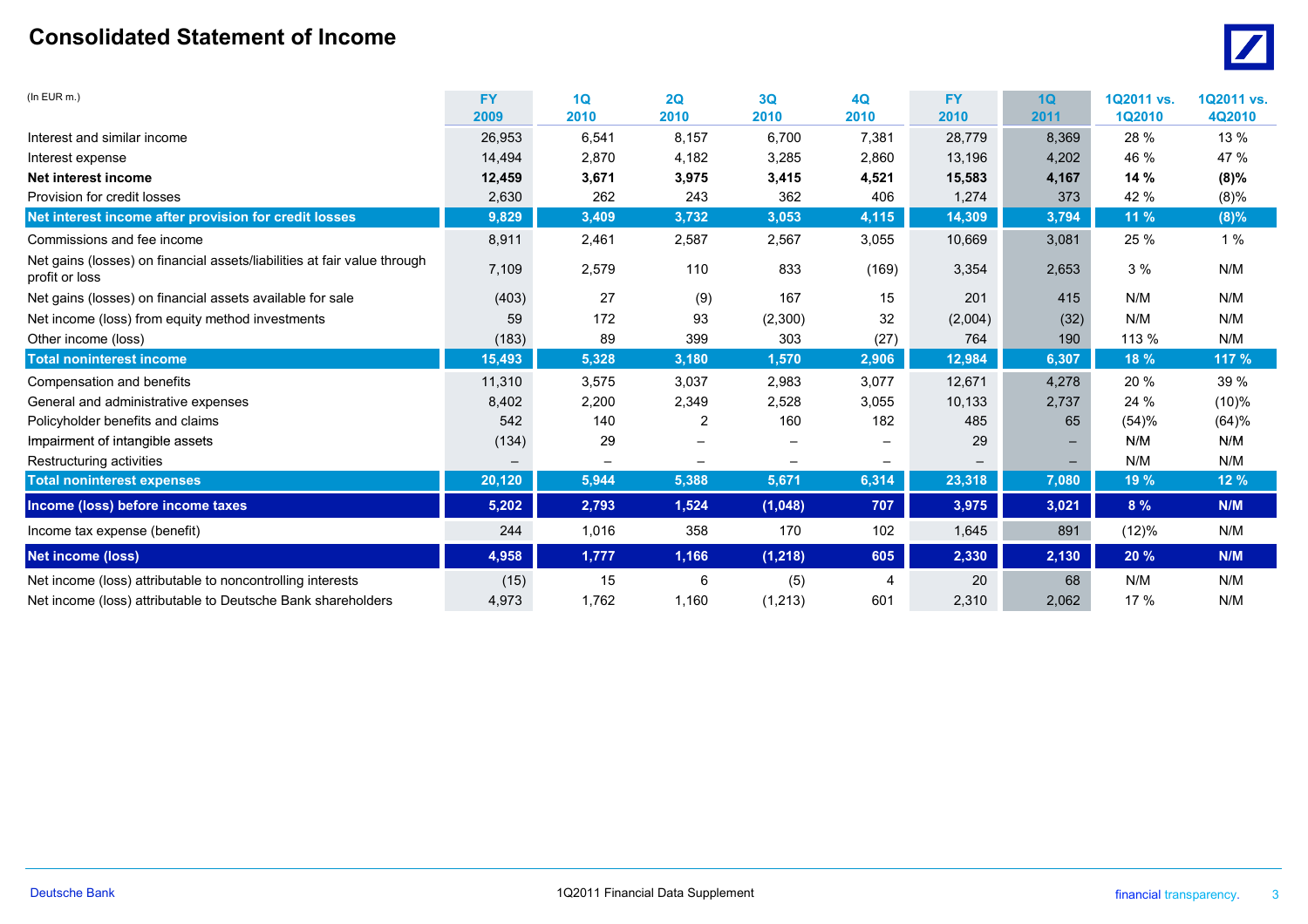# **Net revenues - Segment view<sup>1</sup>**



| (In EUR m.)                                              | <b>FY</b> | 1Q       | 2Q    | 3Q      | 4Q    | <b>FY</b> | 1Q     | 1Q2011 vs. | 1Q2011 vs. |
|----------------------------------------------------------|-----------|----------|-------|---------|-------|-----------|--------|------------|------------|
|                                                          | 2009      | 2010     | 2010  | 2010    | 2010  | 2010      | 2011   | 1Q2010     | 4Q2010     |
| <b>Corporate Banking &amp; Securities:</b>               |           |          |       |         |       |           |        |            |            |
| Origination (equity)                                     | 663       | 116      | 135   | 120     | 334   | 706       | 181    | 56 %       | (46)%      |
| Origination (debt)                                       | 1,127     | 316      | 283   | 306     | 294   | 1,199     | 377    | 19 %       | 28 %       |
| Origination                                              | 1,790     | 432      | 418   | 426     | 628   | 1,904     | 558    | 29 %       | (11)%      |
| Sales & Trading (equity)                                 | 2,650     | 944      | 642   | 650     | 872   | 3,108     | 943    | $(0)\%$    | 8 %        |
| Sales & Trading (debt and other products)                | 9,557     | 3,802    | 2,134 | 2,235   | 1,569 | 9,740     | 3,650  | (4)%       | 133 %      |
| <b>Sales &amp; Trading</b>                               | 12,208    | 4,746    | 2,776 | 2,886   | 2,441 | 12,849    | 4,593  | (3)%       | 88 %       |
| Advisory                                                 | 402       | 131      | 124   | 137     | 181   | 573       | 159    | 21 %       | (12)%      |
| Loan products                                            | 1,949     | 513      | 350   | 556     | 316   | 1,736     | 484    | (6)%       | 53 %       |
| Other products                                           | (151)     | 170      | (35)  | 163     | 130   | 428       | 38     | (78)%      | (71)%      |
| <b>Total Corporate Banking &amp; Securities</b>          | 16,197    | 5,992    | 3,633 | 4,169   | 3,697 | 17,490    | 5,831  | $(3)\%$    | 58 %       |
| <b>Global Transaction Banking:</b>                       |           |          |       |         |       |           |        |            |            |
| <b>Transaction services</b>                              | 2,609     | 636      | 862   | 852     | 873   | 3,223     | 865    | 36 %       | (1)%       |
| Other products                                           |           | $\equiv$ | 208   |         | 8     | 216       |        | N/M        | N/M        |
| <b>Total Global Transaction Banking</b>                  | 2,609     | 636      | 1,070 | 852     | 881   | 3,439     | 865    | 36 %       | (2)%       |
| <b>Total Corporate &amp; Investment Bank</b>             | 18,807    | 6,628    | 4,703 | 5,021   | 4,578 | 20,929    | 6,696  | 1%         | 46 %       |
| <b>Asset and Wealth Management:</b>                      |           |          |       |         |       |           |        |            |            |
| Discretionary portfolio management/fund management (AM)  | 1,562     | 392      | 423   | 435     | 483   | 1,733     | 416    | 6 %        | (14)%      |
| Discretionary portfolio management/fund management (PWM) | 264       | 96       | 114   | 110     | 126   | 446       | 110    | 14 %       | (12)%      |
| Discretionary portfolio management/fund management       | 1,826     | 488      | 536   | 545     | 609   | 2,178     | 526    | 8 %        | (14)%      |
| Advisory/brokerage                                       | 689       | 197      | 219   | 206     | 208   | 830       | 230    | 17 %       | 11 %       |
| Credit products                                          | 255       | 77       | 97    | 97      | 104   | 376       | 94     | 22 %       | (9)%       |
| Deposits and payment services                            | 169       | 33       | 30    | 43      | 32    | 138       | 35     | 8 %        | 9 %        |
| Other products                                           | (255)     | 34       | 14    | 48      | 57    | 152       | 116    | N/M        | 106 %      |
| <b>Total Asset and Wealth Management</b>                 | 2,685     | 829      | 896   | 939     | 1,010 | 3,674     | 1,002  | 21 %       | (1)%       |
| Private & Business Clients: <sup>2</sup>                 |           |          |       |         |       |           |        |            |            |
| Discretionary portfolio management/fund management       | 257       | 92       | 82    | 66      | 74    | 313       | 72     | (21)%      | (2)%       |
| Advisory/brokerage                                       | 841       | 224      | 217   | 227     | 219   | 887       | 290    | 30 %       | 32 %       |
| Credit products                                          | 2,280     | 564      | 575   | 559     | 555   | 2,253     | 547    | (3)%       | (1)%       |
| Deposits and payment services                            | 1,776     | 457      | 490   | 502     | 514   | 1,964     | 519    | 14 %       | 1%         |
| Other products <sup>3</sup>                              | 422       | 76       | 80    | 101     | 463   | 720       | 1,644  | N/M        | N/M        |
| <b>Total Private &amp; Business Clients</b>              | 5,576     | 1,412    | 1,444 | 1,455   | 1,824 | 6,136     | 3,072  | 118 %      | 68 %       |
| <b>Total Private Clients and Asset Management</b>        | 8,261     | 2,241    | 2,340 | 2,394   | 2,834 | 9,810     | 4,074  | 82 %       | 44 %       |
| <b>Corporate Investments</b>                             | 1,044     | 220      | 115   | (2,091) | (40)  | (1,796)   | 180    | (18)%      | N/M        |
| <b>Consolidation &amp; Adjustments</b>                   | (159)     | (91)     | (4)   | (338)   | 56    | (377)     | (476)  | N/M        | N/M        |
| <b>Net revenues</b>                                      | 27,952    | 8,999    | 7,155 | 4,985   | 7,427 | 28,567    | 10,474 | 16 %       | 41 %       |

1 Includes net interest income and net gains (losses) on financial assets/liabilities at fair value through profit or loss, net fee and commission income and remaining revenues.

2 The presentation of PBC revenues was modified during the first quarter of 2011 following a review of the assignment of specific revenue components to the product components. The review resulted in a transfer of revenues and payment services with no impact on the PBC total revenues.

3 Includes revenues from Postbank since consolidation on 3 December 2010. 3 Includes revenues from Postbank consolidation on 3 December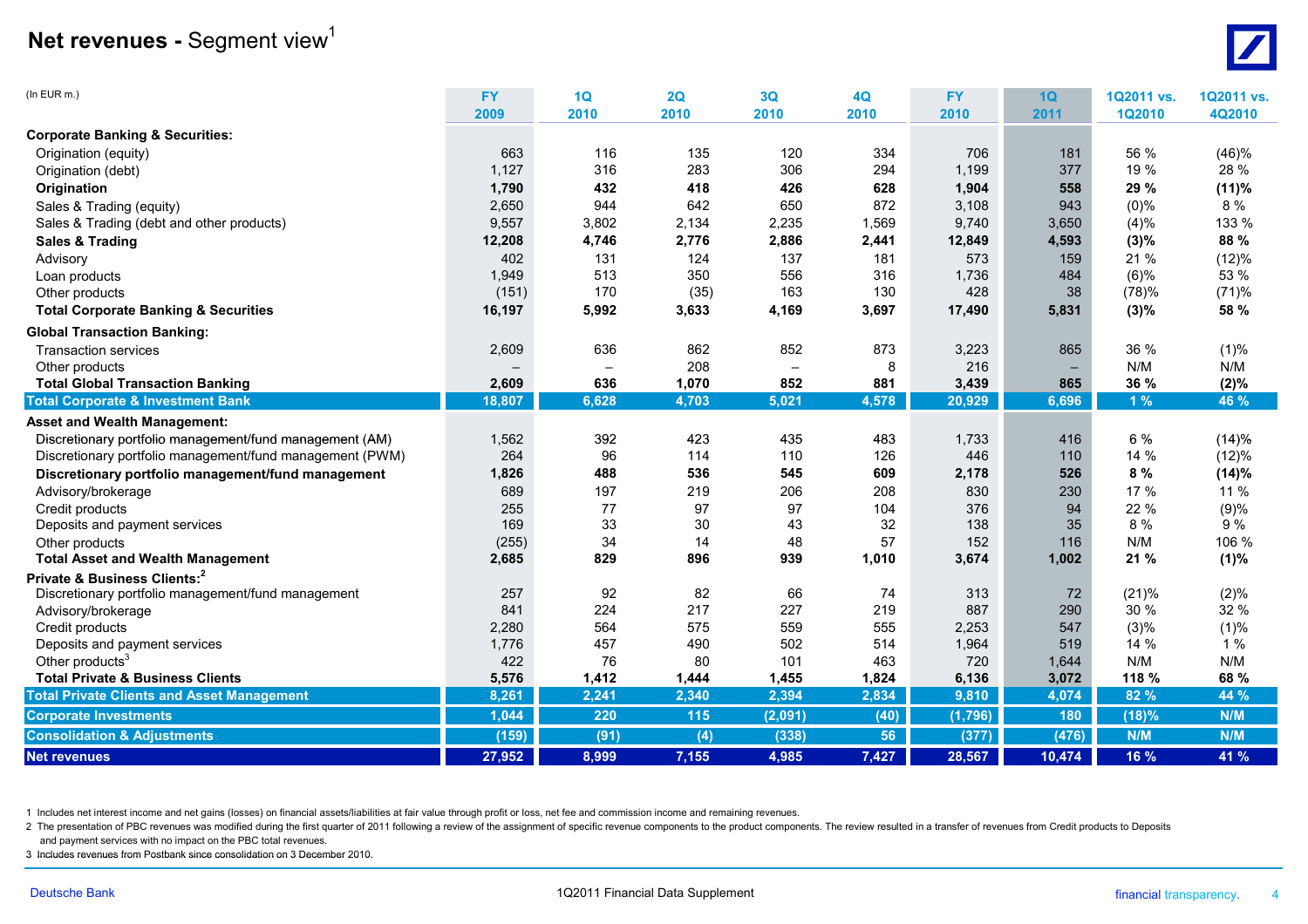## **Net interest income and net gains (losses) on financial assets/liabilities at fair value through profit or loss** <sup>0</sup>



Breakdown by Group Division/CIB product<sup>1</sup>

| $(In$ EUR $m.)$                                                                            | <b>FY</b> | 1Q              | 2Q    | 3Q    | <b>4Q</b> | <b>FY</b> | 1Q    | 1Q2011 vs.    | 1Q2011 vs.  |
|--------------------------------------------------------------------------------------------|-----------|-----------------|-------|-------|-----------|-----------|-------|---------------|-------------|
|                                                                                            | 2009      | 2010            | 2010  | 2010  | 2010      | 2010      | 2011  | <b>1Q2010</b> | 4Q2010      |
| Net interest income                                                                        | 12,459    | 3,671           | 3,975 | 3,415 | 4,521     | 15,583    | 4,167 | 14%           | $(8)\%$     |
| Net gains (losses) on financial assets/liabilities at fair value through<br>profit or loss | 7,109     | 2,579           | 110   | 833   | (169)     | 3,354     | 2,653 | 3%            | N/M         |
| <b>Total</b>                                                                               | 19,568    | 6,250           | 4,085 | 4,248 | 4,352     | 18,937    | 6,820 | 9%            | 57 %        |
| Sales & Trading (equity)                                                                   | 2,047     | 797             | 545   | 347   | 577       | 2,266     | 647   | (19)%         | 12 %        |
| Sales & Trading (debt and other products)                                                  | 9,725     | 3,355           | 1,923 | 2,083 | 1,843     | 9,204     | 3,446 | 3%            | 87 %        |
| <b>Sales &amp; Trading</b>                                                                 | 11,772    | 4,152           | 2,468 | 2,430 | 2,420     | 11,469    | 4,093 | (1)%          | 69 %        |
| Loan products                                                                              | 777       | 299             | 126   | 382   | (30)      | 778       | 271   | (10)%         | N/M         |
| <b>Transaction services</b>                                                                | 1,180     | 268             | 400   | 404   | 425       | 1,497     | 419   | 56 %          | (1)%        |
| Remaining products <sup>2</sup>                                                            | 240       | 156             | 106   | 82    | (8)       | 336       | 159   | 1%            | N/M         |
| <b>Corporate &amp; Investment Bank</b>                                                     | 13,969    | 4,876           | 3,100 | 3,298 | 2,807     | 14,081    | 4,941 | 1%            | 76 %        |
| <b>Private Clients and Asset Management</b>                                                | 4,157     | 1,032           | 1,063 | 1,104 | 1,410     | 4,609     | 1,945 | 88 %          | <b>38 %</b> |
| <b>Corporate Investments</b>                                                               | 793       | 10 <sup>°</sup> | (26)  | 21    | (91)      | (86)      | 44    | N/M           | N/M         |
| <b>Consolidation &amp; Adjustments</b>                                                     | 649       | 332             | (51)  | (174) | 226       | 333       | (110) | N/M           | N/M         |
| <b>Total</b>                                                                               | 19,568    | 6,250           | 4,085 | 4,248 | 4,352     | 18,937    | 6,820 | 9%            | 57%         |

1 Excludes fee and commission income and remaining revenues. See page 5 for total revenues by product.

2 Covers origination, advisory and other products.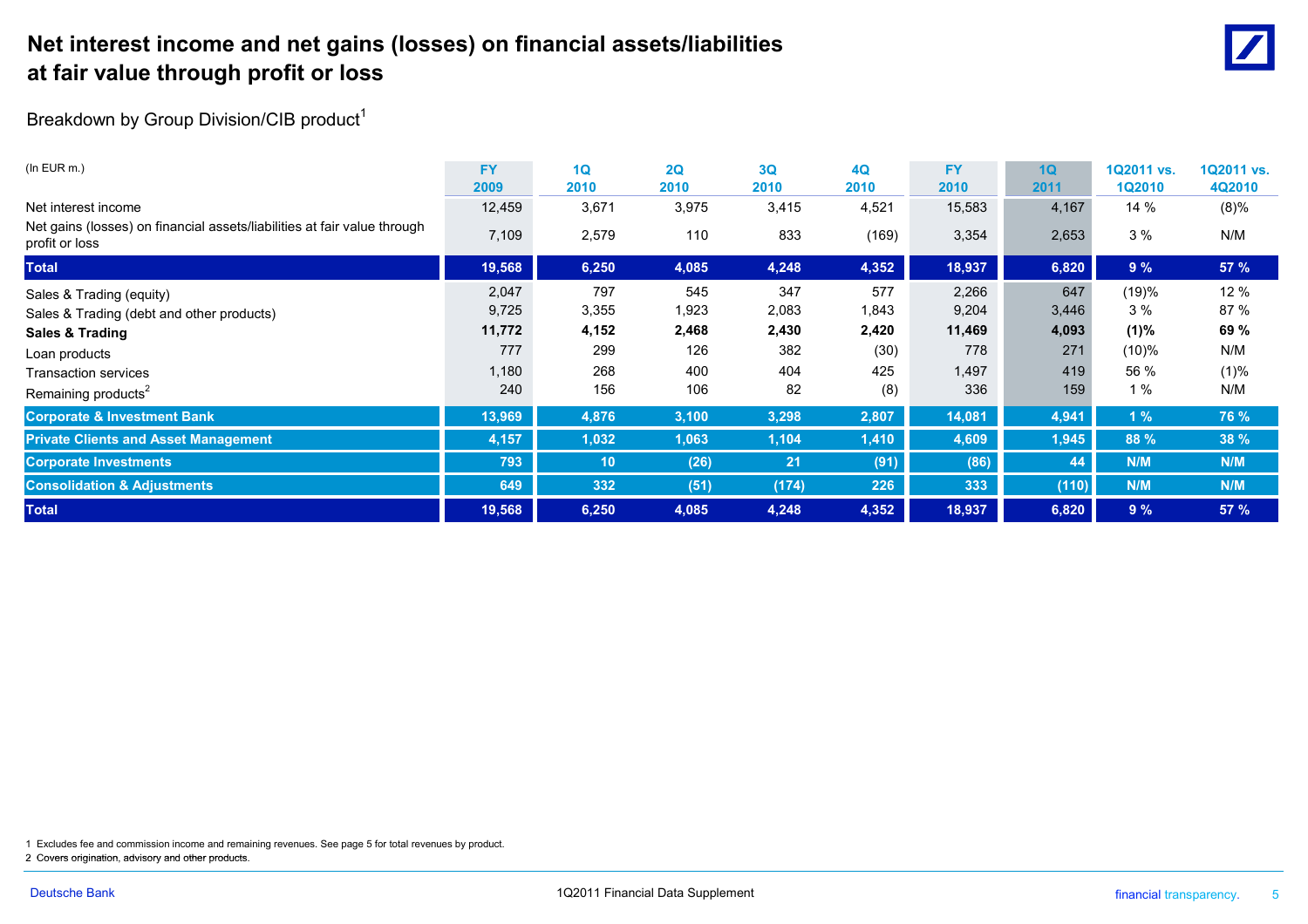## **Tracking of over-the-cycle RoE-Target** <sup>0</sup>



| (In EUR m., unless stated otherwise) | <b>CV</b> |      |      |      |      | EV   | 10 <sup>1</sup> | 1Q2011 vs.    | 1Q2011 vs. |
|--------------------------------------|-----------|------|------|------|------|------|-----------------|---------------|------------|
|                                      | 2009      | 2010 | 2010 | 2010 | 2010 | 2010 | 2011            | <b>1Q2010</b> | 4Q2010     |

| Income (loss) before income taxes                                              | 5.202           | 2,793                    | 1,524                    | (1,048) | 707                      | 3.975 | 3.021                    | 8%   | N/M |
|--------------------------------------------------------------------------------|-----------------|--------------------------|--------------------------|---------|--------------------------|-------|--------------------------|------|-----|
| Less pre-tax noncontrolling interests                                          | 10 <sup>1</sup> | (15)                     | (7)                      | đ       | (7)                      | (24)  | (89)                     | N/M  | N/M |
| <b>IBIT attributable to Deutsche Bank shareholders</b><br>Add (deduct):        | 5,212           | 2,778                    | 1,516                    | (1,043) | 700                      | 3,951 | 2,932                    | 6%   | N/M |
| Significant gains (net of related expenses)                                    | (236)           | $\overline{\phantom{0}}$ | $(208)^3$                | -       | $\overline{\phantom{m}}$ | (208) | (236)                    | N/M  | N/M |
| Significant charges                                                            | 138             | $\overline{\phantom{0}}$ | $\overline{\phantom{m}}$ | 2.338   | -                        | 2,338 | $\overline{\phantom{0}}$ | N/M  | N/M |
| <b>IBIT attributable to Deutsche Bank shareholders (target)</b><br>definition) | 5,114           | 2.778                    | 1,309                    | 1,295   | 700                      | 6,082 | 2.696                    | (3)% | N/M |

| <b>Average shareholders' equity</b>                                                                                    | 34.016 | 37.914 | 40,328 | 40,608     | 46,504 | 41.712 | 49,471 | 30%         | 6%         |
|------------------------------------------------------------------------------------------------------------------------|--------|--------|--------|------------|--------|--------|--------|-------------|------------|
| Add (deduct):                                                                                                          |        |        |        |            |        |        |        |             |            |
| Average accumulated other comprehensive (income) loss excluding<br>foreign currency translation, net of applicable tax | 884    | 210    | 49     | (29)       | 134    | 102    | 290    | 38 %        | 117 %      |
| Average dividend accruals                                                                                              | (287)  | (524)  | (407)  | (291)      | (567)  | (461)  | (784)  | 50 %        | 38 %       |
| <b>Average active equity</b>                                                                                           | 34,613 | 37,601 | 39,969 | 40,288     | 46,071 | 41,353 | 48,977 | 30%         | 6%         |
|                                                                                                                        |        |        |        |            |        |        |        |             |            |
| Pre-tax return on average shareholders' equity                                                                         | 15.3 % | 29.3 % | 15.0 % | $(10.3)\%$ | 6.0%   | 9.5%   | 23.7 % | $(5.6)$ ppt | 17.7 ppt   |
| Pre-tax return on average active equity                                                                                | 15.1 % | 29.5 % | 15.2 % | $(10.4)\%$ | 6.1%   | 9.6%   | 23.9 % | $(5.6)$ ppt | 17.8 ppt   |
| Pre-tax return on average active equity (target definition)                                                            | 14.8%  | 29.5 % | 13.1 % | 12.9 %     | 6.1%   | 14.7 % | 22.0 % | $(7.5)$ ppt | $15.9$ ppt |

- 2 Impairment charge of EUR 278 million on industrial holdings, impairment of intangible assets (Corporate Investments) of EUR 151 million 6 5 Positive impact of EUR 236 and a reversal of impairment of intangible assets (As and a reversal of impairment of intangible assets (Asset Management) of EUR 291 million recorded in 4Q08.
- 3 Gain from the recognition of negative goodwill related to the acquisition of the commercial banking activities of ABN AMRO in the Netherlands of EUR 208 million as reported in the 2Q2010 and additional EUR 8 million in 4Q2010 (not considered for target definition). The initial acquisition accounting for ABN AMRO, which was finalized at March 31, 2011, resulted in a retrospective adjustment of retained earnings of EUR (24) million for June 30, September 30 and December 31, 2010. 2010 Income Statement and significant items numbers were not affected.<br>
Deutsche Bank financial transparency. 6

1 Gains from the sale of industrial holdings (Daimler AG) of EUR 236 million.<br>2 Impairment charge of EUR 278 million on industrial holdings, impairment of intangible assets (Corporate Investments) of EUR 151 million<br>2 Impa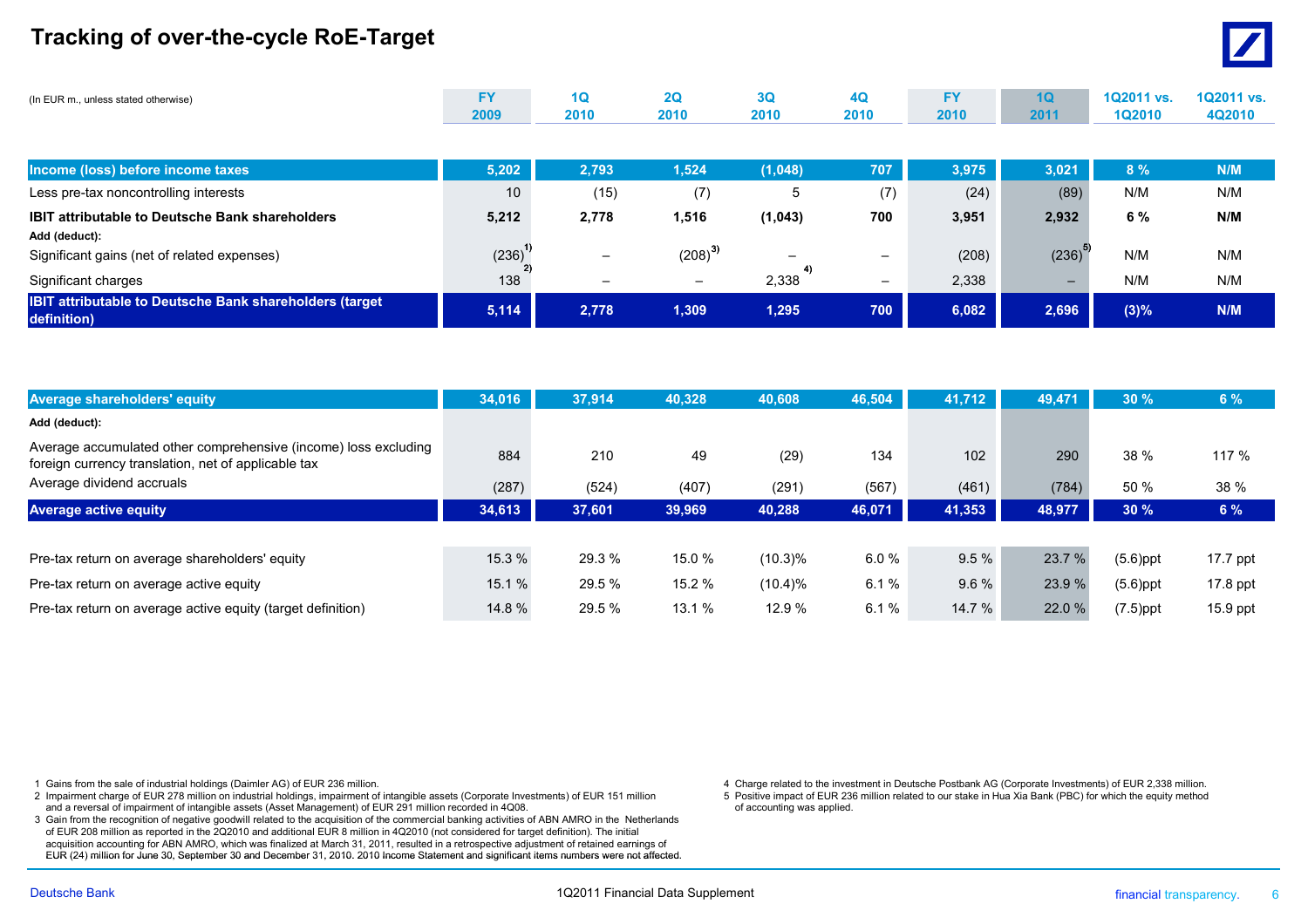## **Corporate & Investment Bank**



| 663<br>116<br>120<br>334<br>706<br>56 %<br>(46)%<br>135<br>181<br>Origination (equity)<br>1,127<br>316<br>306<br>294<br>377<br>19 %<br>28 %<br>283<br>1,199<br>Origination (debt)<br>432<br>418<br>426<br>628<br>29 %<br>(11)%<br>1,790<br>1,904<br>558<br>Origination<br>8 %<br>944<br>642<br>650<br>872<br>Sales & Trading (equity)<br>2,650<br>3,108<br>943<br>$(0)\%$<br>2,134<br>1,569<br>133 %<br>9,557<br>3,802<br>2,235<br>9,740<br>3,650<br>(4)%<br>Sales & Trading (debt and other products)<br>2,776<br>2,886<br>88 %<br><b>Sales &amp; Trading</b><br>12,208<br>4,746<br>2,441<br>12,849<br>4,593<br>(3)%<br>402<br>124<br>137<br>181<br>21 %<br>(12)%<br>131<br>573<br>159<br>Advisory<br>513<br>556<br>1,949<br>350<br>316<br>1,736<br>484<br>(6)%<br>53 %<br>Loan products<br>852<br>2,609<br>636<br>862<br>873<br>36 %<br>(1)%<br><b>Transaction services</b><br>3,223<br>865<br>163<br>138<br>170<br>173<br>644<br>38<br>(73)%<br>Other products<br>(151)<br>(78)%<br>6,628<br>4,703<br>5,021<br>4,578<br>20,929<br>6,696<br>1%<br>46 %<br>18,807<br><b>Total net revenues</b><br>1,816<br><b>Provision for credit losses</b><br>90<br>77<br>179<br>143<br>488<br>33<br>(63)%<br>(77)%<br>1,389<br>1,327<br>10 %<br>56 %<br>5,061<br>1,890<br>1,337<br>5,943<br>2,071<br>Compensation and benefits<br>176<br>286<br>145<br>23<br>33<br>54<br>34<br>47 %<br>$(81)$ %<br>therein: Severance payments<br>1,757<br>2,206<br>7,072<br>1,972<br>2,030<br>1,954<br>11 %<br>(11)%<br>General and administrative expenses<br>7,965<br>161<br>Policyholder benefits and claims<br>541<br>140<br>184<br>486<br>65<br>(53)%<br>(64)%<br>N/M<br>N/M<br>Restructuring activities<br>29<br>5<br>29<br>N/M<br>N/M<br>Impairment of intangible assets<br>$\overline{\phantom{0}}$<br>$\overline{\phantom{m}}$<br>3,528<br>3,717<br>14,422<br>4,091<br>7%<br><b>Total noninterest expenses</b><br>12,679<br>3,816<br>3,362<br>10 %<br>(2)<br>20<br><b>Noncontrolling interests</b><br>$\overline{7}$<br>(1)<br>(1)<br>11<br>(23)%<br>N/M<br>14<br>4,314<br>719<br>5,999<br>2,561<br>2,708<br>1,257<br>1,314<br>(5)%<br>N/M<br>Income before income taxes<br><b>Additional information</b><br>9 %<br>14,190<br>14,380<br>15,608<br>16,111<br>15,943<br>15,943<br>15,642<br>(2)%<br>Employees (full-time equivalent, at period end)<br>81%<br>67 %<br>58 %<br>71 %<br>70 %<br>69 %<br>61 %<br>Cost/income ratio<br>3 ppt<br>$(20)$ ppt<br>1,735,668<br>1,519,983<br>Assets (at period end)<br>1,343,824<br>1,483,087<br>1,774,404<br>1,519,983<br>1,458,950<br>(2)%<br>(4)% | (In EUR m., unless stated otherwise) | <b>FY</b><br>2009 | 1Q<br>2010 | 2Q<br>2010 | 3Q<br>2010 | <b>4Q</b><br>2010 | <b>FY</b><br>2010 | 1Q<br>2011 | 1Q2011 vs.<br><b>1Q2010</b> | 1Q2011 vs.<br>4Q2010 |
|--------------------------------------------------------------------------------------------------------------------------------------------------------------------------------------------------------------------------------------------------------------------------------------------------------------------------------------------------------------------------------------------------------------------------------------------------------------------------------------------------------------------------------------------------------------------------------------------------------------------------------------------------------------------------------------------------------------------------------------------------------------------------------------------------------------------------------------------------------------------------------------------------------------------------------------------------------------------------------------------------------------------------------------------------------------------------------------------------------------------------------------------------------------------------------------------------------------------------------------------------------------------------------------------------------------------------------------------------------------------------------------------------------------------------------------------------------------------------------------------------------------------------------------------------------------------------------------------------------------------------------------------------------------------------------------------------------------------------------------------------------------------------------------------------------------------------------------------------------------------------------------------------------------------------------------------------------------------------------------------------------------------------------------------------------------------------------------------------------------------------------------------------------------------------------------------------------------------------------------------------------------------------------------------------------------------------------------------------------------------------------------------------------------------------------------------------------------------------------------------------------------------------------------------------------------------------|--------------------------------------|-------------------|------------|------------|------------|-------------------|-------------------|------------|-----------------------------|----------------------|
|                                                                                                                                                                                                                                                                                                                                                                                                                                                                                                                                                                                                                                                                                                                                                                                                                                                                                                                                                                                                                                                                                                                                                                                                                                                                                                                                                                                                                                                                                                                                                                                                                                                                                                                                                                                                                                                                                                                                                                                                                                                                                                                                                                                                                                                                                                                                                                                                                                                                                                                                                                          |                                      |                   |            |            |            |                   |                   |            |                             |                      |
|                                                                                                                                                                                                                                                                                                                                                                                                                                                                                                                                                                                                                                                                                                                                                                                                                                                                                                                                                                                                                                                                                                                                                                                                                                                                                                                                                                                                                                                                                                                                                                                                                                                                                                                                                                                                                                                                                                                                                                                                                                                                                                                                                                                                                                                                                                                                                                                                                                                                                                                                                                          |                                      |                   |            |            |            |                   |                   |            |                             |                      |
|                                                                                                                                                                                                                                                                                                                                                                                                                                                                                                                                                                                                                                                                                                                                                                                                                                                                                                                                                                                                                                                                                                                                                                                                                                                                                                                                                                                                                                                                                                                                                                                                                                                                                                                                                                                                                                                                                                                                                                                                                                                                                                                                                                                                                                                                                                                                                                                                                                                                                                                                                                          |                                      |                   |            |            |            |                   |                   |            |                             |                      |
|                                                                                                                                                                                                                                                                                                                                                                                                                                                                                                                                                                                                                                                                                                                                                                                                                                                                                                                                                                                                                                                                                                                                                                                                                                                                                                                                                                                                                                                                                                                                                                                                                                                                                                                                                                                                                                                                                                                                                                                                                                                                                                                                                                                                                                                                                                                                                                                                                                                                                                                                                                          |                                      |                   |            |            |            |                   |                   |            |                             |                      |
|                                                                                                                                                                                                                                                                                                                                                                                                                                                                                                                                                                                                                                                                                                                                                                                                                                                                                                                                                                                                                                                                                                                                                                                                                                                                                                                                                                                                                                                                                                                                                                                                                                                                                                                                                                                                                                                                                                                                                                                                                                                                                                                                                                                                                                                                                                                                                                                                                                                                                                                                                                          |                                      |                   |            |            |            |                   |                   |            |                             |                      |
|                                                                                                                                                                                                                                                                                                                                                                                                                                                                                                                                                                                                                                                                                                                                                                                                                                                                                                                                                                                                                                                                                                                                                                                                                                                                                                                                                                                                                                                                                                                                                                                                                                                                                                                                                                                                                                                                                                                                                                                                                                                                                                                                                                                                                                                                                                                                                                                                                                                                                                                                                                          |                                      |                   |            |            |            |                   |                   |            |                             |                      |
|                                                                                                                                                                                                                                                                                                                                                                                                                                                                                                                                                                                                                                                                                                                                                                                                                                                                                                                                                                                                                                                                                                                                                                                                                                                                                                                                                                                                                                                                                                                                                                                                                                                                                                                                                                                                                                                                                                                                                                                                                                                                                                                                                                                                                                                                                                                                                                                                                                                                                                                                                                          |                                      |                   |            |            |            |                   |                   |            |                             |                      |
|                                                                                                                                                                                                                                                                                                                                                                                                                                                                                                                                                                                                                                                                                                                                                                                                                                                                                                                                                                                                                                                                                                                                                                                                                                                                                                                                                                                                                                                                                                                                                                                                                                                                                                                                                                                                                                                                                                                                                                                                                                                                                                                                                                                                                                                                                                                                                                                                                                                                                                                                                                          |                                      |                   |            |            |            |                   |                   |            |                             |                      |
|                                                                                                                                                                                                                                                                                                                                                                                                                                                                                                                                                                                                                                                                                                                                                                                                                                                                                                                                                                                                                                                                                                                                                                                                                                                                                                                                                                                                                                                                                                                                                                                                                                                                                                                                                                                                                                                                                                                                                                                                                                                                                                                                                                                                                                                                                                                                                                                                                                                                                                                                                                          |                                      |                   |            |            |            |                   |                   |            |                             |                      |
|                                                                                                                                                                                                                                                                                                                                                                                                                                                                                                                                                                                                                                                                                                                                                                                                                                                                                                                                                                                                                                                                                                                                                                                                                                                                                                                                                                                                                                                                                                                                                                                                                                                                                                                                                                                                                                                                                                                                                                                                                                                                                                                                                                                                                                                                                                                                                                                                                                                                                                                                                                          |                                      |                   |            |            |            |                   |                   |            |                             |                      |
|                                                                                                                                                                                                                                                                                                                                                                                                                                                                                                                                                                                                                                                                                                                                                                                                                                                                                                                                                                                                                                                                                                                                                                                                                                                                                                                                                                                                                                                                                                                                                                                                                                                                                                                                                                                                                                                                                                                                                                                                                                                                                                                                                                                                                                                                                                                                                                                                                                                                                                                                                                          |                                      |                   |            |            |            |                   |                   |            |                             |                      |
|                                                                                                                                                                                                                                                                                                                                                                                                                                                                                                                                                                                                                                                                                                                                                                                                                                                                                                                                                                                                                                                                                                                                                                                                                                                                                                                                                                                                                                                                                                                                                                                                                                                                                                                                                                                                                                                                                                                                                                                                                                                                                                                                                                                                                                                                                                                                                                                                                                                                                                                                                                          |                                      |                   |            |            |            |                   |                   |            |                             |                      |
|                                                                                                                                                                                                                                                                                                                                                                                                                                                                                                                                                                                                                                                                                                                                                                                                                                                                                                                                                                                                                                                                                                                                                                                                                                                                                                                                                                                                                                                                                                                                                                                                                                                                                                                                                                                                                                                                                                                                                                                                                                                                                                                                                                                                                                                                                                                                                                                                                                                                                                                                                                          |                                      |                   |            |            |            |                   |                   |            |                             |                      |
|                                                                                                                                                                                                                                                                                                                                                                                                                                                                                                                                                                                                                                                                                                                                                                                                                                                                                                                                                                                                                                                                                                                                                                                                                                                                                                                                                                                                                                                                                                                                                                                                                                                                                                                                                                                                                                                                                                                                                                                                                                                                                                                                                                                                                                                                                                                                                                                                                                                                                                                                                                          |                                      |                   |            |            |            |                   |                   |            |                             |                      |
|                                                                                                                                                                                                                                                                                                                                                                                                                                                                                                                                                                                                                                                                                                                                                                                                                                                                                                                                                                                                                                                                                                                                                                                                                                                                                                                                                                                                                                                                                                                                                                                                                                                                                                                                                                                                                                                                                                                                                                                                                                                                                                                                                                                                                                                                                                                                                                                                                                                                                                                                                                          |                                      |                   |            |            |            |                   |                   |            |                             |                      |
|                                                                                                                                                                                                                                                                                                                                                                                                                                                                                                                                                                                                                                                                                                                                                                                                                                                                                                                                                                                                                                                                                                                                                                                                                                                                                                                                                                                                                                                                                                                                                                                                                                                                                                                                                                                                                                                                                                                                                                                                                                                                                                                                                                                                                                                                                                                                                                                                                                                                                                                                                                          |                                      |                   |            |            |            |                   |                   |            |                             |                      |
|                                                                                                                                                                                                                                                                                                                                                                                                                                                                                                                                                                                                                                                                                                                                                                                                                                                                                                                                                                                                                                                                                                                                                                                                                                                                                                                                                                                                                                                                                                                                                                                                                                                                                                                                                                                                                                                                                                                                                                                                                                                                                                                                                                                                                                                                                                                                                                                                                                                                                                                                                                          |                                      |                   |            |            |            |                   |                   |            |                             |                      |
|                                                                                                                                                                                                                                                                                                                                                                                                                                                                                                                                                                                                                                                                                                                                                                                                                                                                                                                                                                                                                                                                                                                                                                                                                                                                                                                                                                                                                                                                                                                                                                                                                                                                                                                                                                                                                                                                                                                                                                                                                                                                                                                                                                                                                                                                                                                                                                                                                                                                                                                                                                          |                                      |                   |            |            |            |                   |                   |            |                             |                      |
|                                                                                                                                                                                                                                                                                                                                                                                                                                                                                                                                                                                                                                                                                                                                                                                                                                                                                                                                                                                                                                                                                                                                                                                                                                                                                                                                                                                                                                                                                                                                                                                                                                                                                                                                                                                                                                                                                                                                                                                                                                                                                                                                                                                                                                                                                                                                                                                                                                                                                                                                                                          |                                      |                   |            |            |            |                   |                   |            |                             |                      |
|                                                                                                                                                                                                                                                                                                                                                                                                                                                                                                                                                                                                                                                                                                                                                                                                                                                                                                                                                                                                                                                                                                                                                                                                                                                                                                                                                                                                                                                                                                                                                                                                                                                                                                                                                                                                                                                                                                                                                                                                                                                                                                                                                                                                                                                                                                                                                                                                                                                                                                                                                                          |                                      |                   |            |            |            |                   |                   |            |                             |                      |
|                                                                                                                                                                                                                                                                                                                                                                                                                                                                                                                                                                                                                                                                                                                                                                                                                                                                                                                                                                                                                                                                                                                                                                                                                                                                                                                                                                                                                                                                                                                                                                                                                                                                                                                                                                                                                                                                                                                                                                                                                                                                                                                                                                                                                                                                                                                                                                                                                                                                                                                                                                          |                                      |                   |            |            |            |                   |                   |            |                             |                      |
|                                                                                                                                                                                                                                                                                                                                                                                                                                                                                                                                                                                                                                                                                                                                                                                                                                                                                                                                                                                                                                                                                                                                                                                                                                                                                                                                                                                                                                                                                                                                                                                                                                                                                                                                                                                                                                                                                                                                                                                                                                                                                                                                                                                                                                                                                                                                                                                                                                                                                                                                                                          |                                      |                   |            |            |            |                   |                   |            |                             |                      |
|                                                                                                                                                                                                                                                                                                                                                                                                                                                                                                                                                                                                                                                                                                                                                                                                                                                                                                                                                                                                                                                                                                                                                                                                                                                                                                                                                                                                                                                                                                                                                                                                                                                                                                                                                                                                                                                                                                                                                                                                                                                                                                                                                                                                                                                                                                                                                                                                                                                                                                                                                                          |                                      |                   |            |            |            |                   |                   |            |                             |                      |
|                                                                                                                                                                                                                                                                                                                                                                                                                                                                                                                                                                                                                                                                                                                                                                                                                                                                                                                                                                                                                                                                                                                                                                                                                                                                                                                                                                                                                                                                                                                                                                                                                                                                                                                                                                                                                                                                                                                                                                                                                                                                                                                                                                                                                                                                                                                                                                                                                                                                                                                                                                          |                                      |                   |            |            |            |                   |                   |            |                             |                      |
|                                                                                                                                                                                                                                                                                                                                                                                                                                                                                                                                                                                                                                                                                                                                                                                                                                                                                                                                                                                                                                                                                                                                                                                                                                                                                                                                                                                                                                                                                                                                                                                                                                                                                                                                                                                                                                                                                                                                                                                                                                                                                                                                                                                                                                                                                                                                                                                                                                                                                                                                                                          |                                      |                   |            |            |            |                   |                   |            |                             |                      |
|                                                                                                                                                                                                                                                                                                                                                                                                                                                                                                                                                                                                                                                                                                                                                                                                                                                                                                                                                                                                                                                                                                                                                                                                                                                                                                                                                                                                                                                                                                                                                                                                                                                                                                                                                                                                                                                                                                                                                                                                                                                                                                                                                                                                                                                                                                                                                                                                                                                                                                                                                                          |                                      |                   |            |            |            |                   |                   |            |                             |                      |
|                                                                                                                                                                                                                                                                                                                                                                                                                                                                                                                                                                                                                                                                                                                                                                                                                                                                                                                                                                                                                                                                                                                                                                                                                                                                                                                                                                                                                                                                                                                                                                                                                                                                                                                                                                                                                                                                                                                                                                                                                                                                                                                                                                                                                                                                                                                                                                                                                                                                                                                                                                          | Risk-weighted assets (at period end) | 203,962           | 207,251    | 217,397    | 200,916    | 211,115           | 211,115           | 191,537    | (8)%                        | (9)%                 |
| 21,403<br>19,135<br>22,353<br>22,315<br>21,741<br>21,120<br>10 %<br>21,357<br>(3)%<br>Average active equity <sup>1</sup><br>57 %<br>24 %<br>20%<br>22 %<br>13 %<br>28 %<br>49 %<br>Pre-tax return on average active equity<br>$(8)$ ppt<br>36 ppt                                                                                                                                                                                                                                                                                                                                                                                                                                                                                                                                                                                                                                                                                                                                                                                                                                                                                                                                                                                                                                                                                                                                                                                                                                                                                                                                                                                                                                                                                                                                                                                                                                                                                                                                                                                                                                                                                                                                                                                                                                                                                                                                                                                                                                                                                                                        |                                      |                   |            |            |            |                   |                   |            |                             |                      |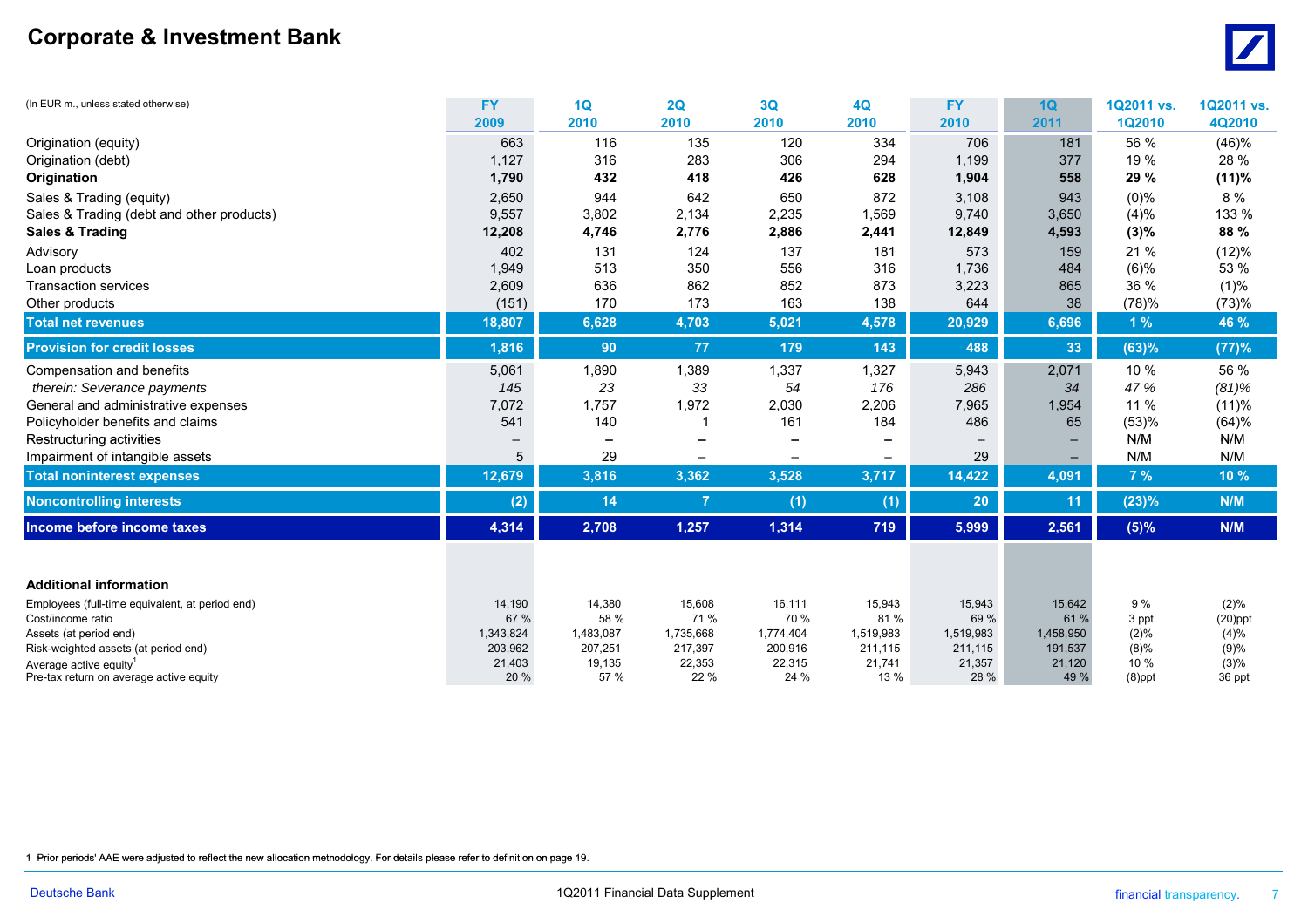| (In EUR m., unless stated otherwise)            | <b>FY</b> | 1Q        | 2Q             | 3Q        | <b>4Q</b> | <b>FY</b> | 1Q        | 1Q2011 vs. | 1Q2011 vs. |
|-------------------------------------------------|-----------|-----------|----------------|-----------|-----------|-----------|-----------|------------|------------|
|                                                 | 2009      | 2010      | 2010           | 2010      | 2010      | 2010      | 2011      | 1Q2010     | 4Q2010     |
| Origination (equity)                            | 663       | 116       | 135            | 120       | 334       | 706       | 181       | 56 %       | (46)%      |
| Origination (debt)                              | 1,127     | 316       | 283            | 306       | 294       | 1,199     | 377       | 19 %       | 28 %       |
| Origination                                     | 1,790     | 432       | 418            | 426       | 628       | 1,904     | 558       | 29 %       | (11)%      |
| Sales & Trading (equity)                        | 2,650     | 944       | 642            | 650       | 872       | 3,108     | 943       | $(0)\%$    | 8 %        |
| Sales & Trading (debt and other products)       | 9,557     | 3,802     | 2,134          | 2,235     | 1,569     | 9,740     | 3,650     | (4)%       | 133 %      |
| Sales & Trading                                 | 12,208    | 4,746     | 2,776          | 2,886     | 2,441     | 12,849    | 4,593     | $(3)\%$    | 88 %       |
| Advisory                                        | 402       | 131       | 124            | 137       | 181       | 573       | 159       | 21 %       | (12)%      |
| Loan products                                   | 1,949     | 513       | 350            | 556       | 316       | 1,736     | 484       | (6)%       | 53 %       |
| Other products                                  | (151)     | 170       | (35)           | 163       | 130       | 428       | 38        | (78)%      | (71)%      |
| <b>Total net revenues</b>                       | 16,197    | 5,992     | 3,633          | 4,169     | 3,697     | 17,490    | 5,831     | (3)%       | 58 %       |
| <b>Provision for credit losses</b>              | 1,789     | 93        | 46             | 135       | 75        | 348       | 12        | (87)%      | (84)%      |
| <b>Total noninterest expenses</b>               | 10,891    | 3,295     | 2,801          | 2,934     | 2,997     | 12,028    | 3,504     | 6%         | 17%        |
| therein: Severance payments                     | 138       | 21        | 33             | 49        | 112       | 215       | 26        | 22 %       | (77)%      |
| therein: Policyholder benefits and claims       | 541       | 140       |                | 161       | 184       | 486       | 65        | (53)%      | (64)%      |
| therein: Impairment of intangible assets        | 5         | —         | —              |           |           |           |           | N/M        | N/M        |
| <b>Noncontrolling interests</b>                 | (2)       | 14        | $\overline{7}$ | (1)       | (1)       | 20        | 11        | (23)%      | N/M        |
| Income before income taxes                      | 3,520     | 2,589     | 779            | 1,101     | 625       | 5,094     | 2,304     | (11)%      | N/M        |
|                                                 |           |           |                |           |           |           |           |            |            |
| <b>Additional information</b>                   |           |           |                |           |           |           |           |            |            |
| Employees (full-time equivalent, at period end) | 10,233    | 10,403    | 10,606         | 11,123    | 10,935    | 10,935    | 10,774    | 4 %        | (1)%       |
| Cost/income ratio                               | 67 %      | 55 %      | 77 %           | 70 %      | 81%       | 69 %      | 60 %      | 5 ppt      | $(21)$ ppt |
| Assets (at period end)                          | 1,308,222 | 1,442,197 | 1,686,353      | 1,712,030 | 1,468,863 | 1,468,863 | 1,410,919 | (2)%       | (4)%       |
| Risk-weighted assets (at period end)            | 188,118   | 190,343   | 191,306        | 175,836   | 185,784   | 185,784   | 168,932   | (11)%      | (9)%       |
| Average active equity                           | 19,858    | 17,547    | 19,931         | 19,752    | 19,276    | 19,116    | 18,772    | 7%         | (3)%       |
| Pre-tax return on average active equity         | 18 %      | 59 %      | 16 %           | 22 %      | 13 %      | 27 %      | 49 %      | $(10)$ ppt | 36 ppt     |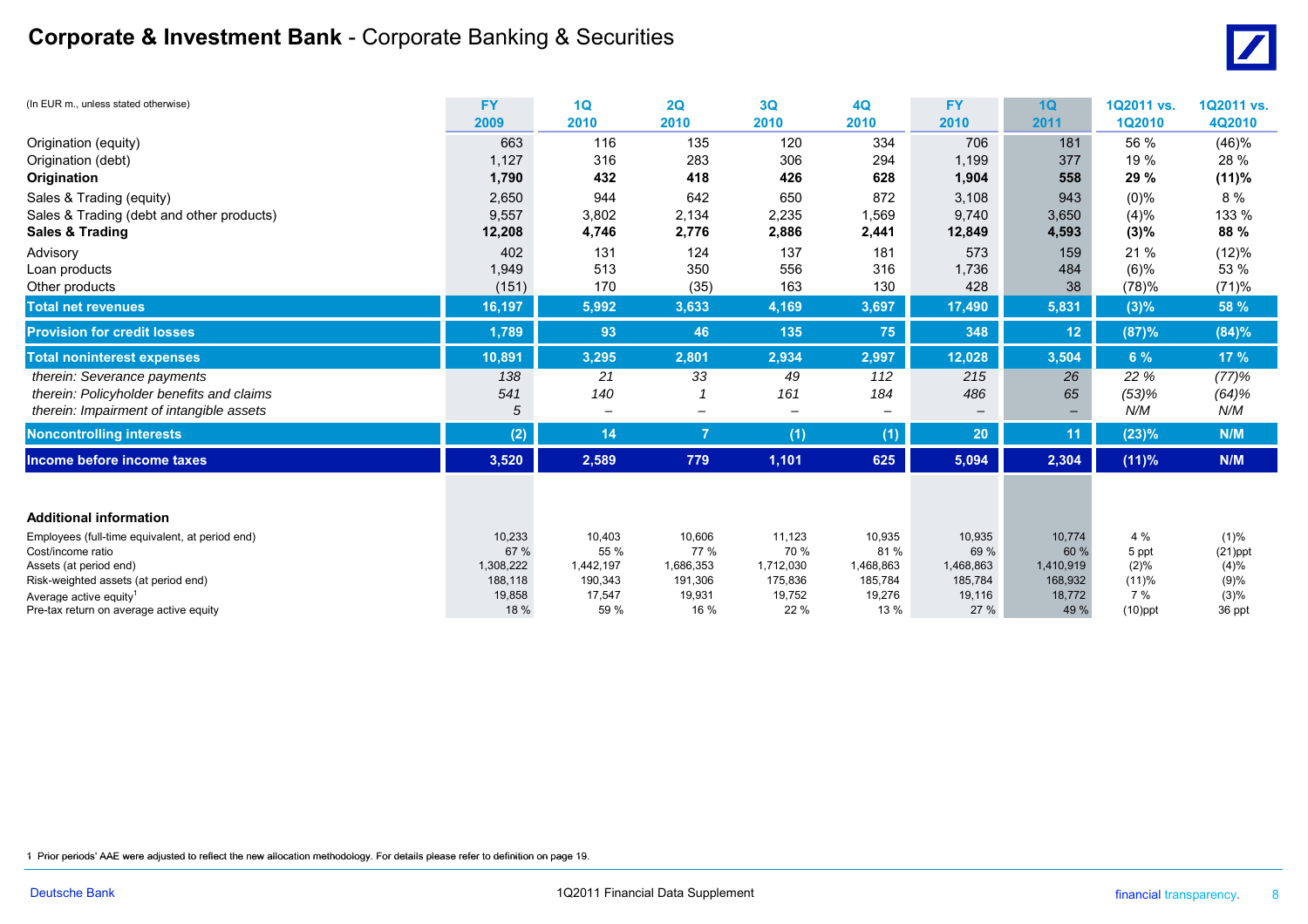## **Corporate & Investment Bank** - Global Transaction Banking



| (In EUR m., unless stated otherwise)            | <b>FY</b>                | 1Q             | 2Q                       | 3Q     | 4Q      | <b>FY</b> | 1Q                       | 1Q2011 vs. | 1Q2011 vs. |
|-------------------------------------------------|--------------------------|----------------|--------------------------|--------|---------|-----------|--------------------------|------------|------------|
|                                                 | 2009                     | 2010           | 2010                     | 2010   | 2010    | 2010      | 2011                     | 1Q2010     | 4Q2010     |
| <b>Transaction services</b>                     | 2,609                    | 636            | 862                      | 852    | 873     | 3,223     | 865                      | 36 %       | (1)%       |
| Other products                                  | -                        | -              | 208 <sup>1</sup>         |        | $8^{1}$ | $216^{1}$ |                          | N/M        | N/M        |
| <b>Total net revenues</b>                       | 2,609                    | 636            | 1,070                    | 852    | 881     | 3,439     | 865                      | 36 %       | (2)%       |
| <b>Provision for credit losses</b>              | 27                       | (4)            | 32                       | 44     | 68      | 140       | 21                       | N/M        | (69)%      |
| <b>Total noninterest expenses</b>               | 1,788                    | 520            | 560                      | 594    | 719     | 2,394     | 587                      | 13 %       | (18)%      |
| therein: Severance payments                     | $\overline{\phantom{0}}$ | $\overline{c}$ |                          | 4      | 64      | 71        | 8                        | N/M        | (87)%      |
| therein: Impairment of intangible assets        | $\overline{\phantom{m}}$ | 29             | $\overline{\phantom{a}}$ | -      |         | 29        | $\overline{\phantom{0}}$ | N/M        | N/M        |
| <b>Noncontrolling interests</b>                 | ÷                        | $\equiv$       | $\equiv$                 | $\sim$ | $\sim$  | $\sim$    | $\sim$                   | N/M        | N/M        |
| Income before income taxes                      | 795                      | 119            | 478                      | 214    | 94      | 905       | 257                      | 115 %      | 174 %      |
|                                                 |                          |                |                          |        |         |           |                          |            |            |
|                                                 |                          |                |                          |        |         |           |                          |            |            |
| <b>Additional information</b>                   |                          |                |                          |        |         |           |                          |            |            |
| Employees (full-time equivalent, at period end) | 3,957                    | 3,977          | 5,003                    | 4,989  | 5,009   | 5,009     | 4,868                    | 22 %       | (3)%       |
| Cost/income ratio                               | 69 %                     | 82 %           | 52 %                     | 70 %   | 82 %    | 70 %      | 68 %                     | $(14)$ ppt | $(14)$ ppt |
| Assets (at period end)                          | 47,414                   | 57,377         | 69,541                   | 83,519 | 71,877  | 71,877    | 72,346                   | 26 %       | 1%         |
| Risk-weighted assets (at period end)            | 15,844                   | 16,909         | 26,091                   | 25,080 | 25,331  | 25,331    | 22,605                   | 34 %       | (11)%      |
| Average active equity <sup>2</sup>              | 1,545                    | 1,588          | 2,422                    | 2,563  | 2,466   | 2,241     | 2,348                    | 48 %       | (5)%       |
| Pre-tax return on average active equity         | 51 %                     | 30 %           | 79 %                     | 33 %   | 15 %    | 40 %      | 44 %                     | 14 ppt     | 29 ppt     |

1 The initial acquisition accounting for ABN AMRO, which was finalized at March 31, 2011, resulted in a retrospective adjustment of retained earnings of EUR (24) million for June 30, September 30 and December 31, 2010. 201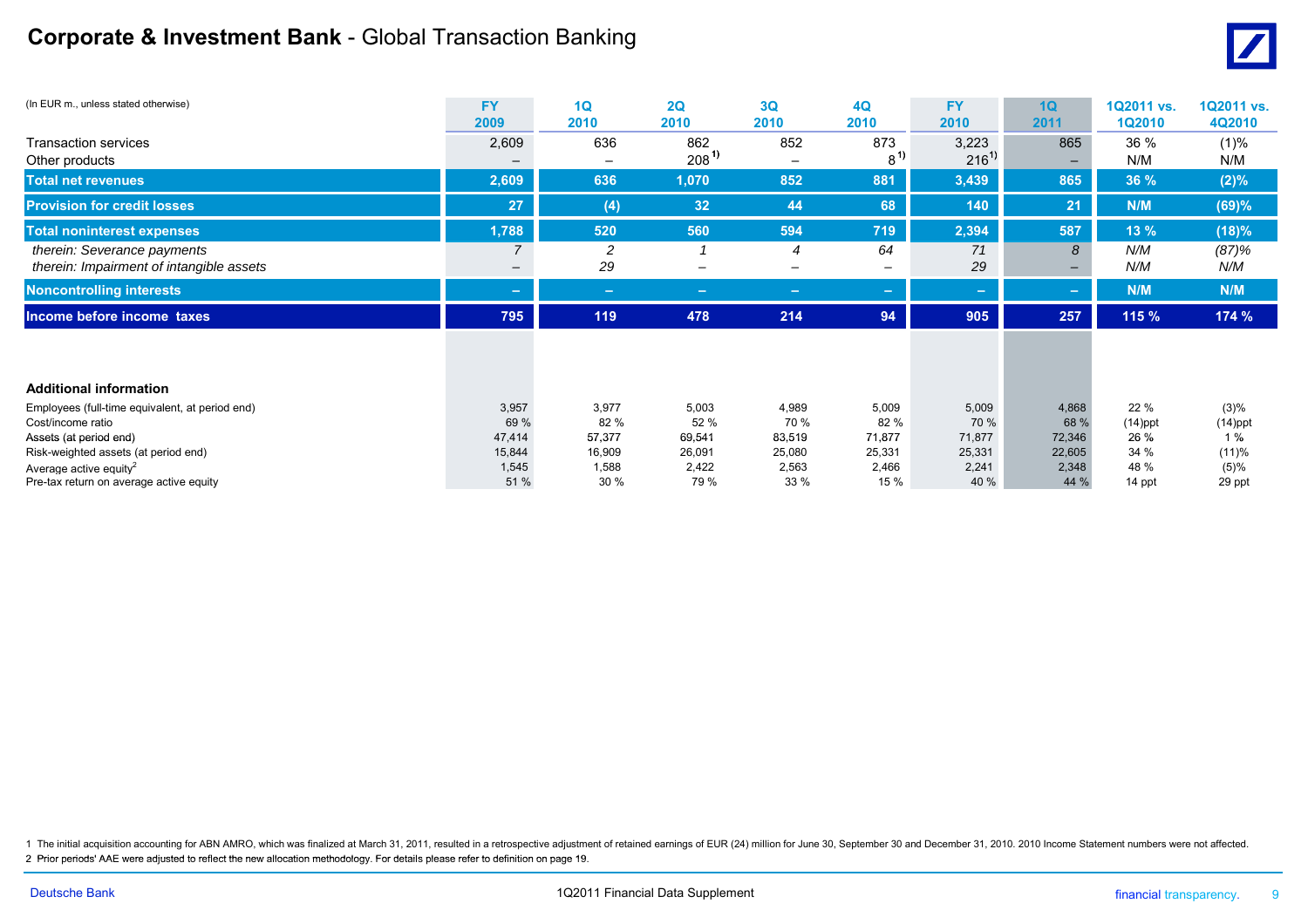## **Private Clients and Asset Management**



| (In EUR m., unless stated otherwise)                                          | <b>FY</b>    | 1Q          | 2Q             | 3Q             | <b>4Q</b>      | <b>FY</b>     | 1Q             | 1Q2011 vs.     | 1Q2011 vs.     |
|-------------------------------------------------------------------------------|--------------|-------------|----------------|----------------|----------------|---------------|----------------|----------------|----------------|
|                                                                               | 2009         | 2010        | 2010           | 2010           | 2010           | 2010          | 2011           | <b>1Q2010</b>  | 4Q2010         |
| Discretionary portfolio management/fund management                            | 2,083        | 580         | 618            | 611            | 683            | 2,491         | 598            | 3%             | (12)%          |
| Advisory/brokerage                                                            | 1,531        | 421         | 436            | 433            | 427            | 1,717         | 520            | 24 %           | 22 %           |
| Credit products                                                               | 2,535        | 641         | 672            | 657            | 659            | 2,628         | 641            | $0\%$          | (3)%           |
| Deposits and payment services                                                 | 1,945        | 490         | 521            | 545            | 546            | 2,102         | 554            | 13 %           | 2%             |
| Other products <sup>1</sup>                                                   | 167          | 110         | 94             | 149            | 519            | 872           | 1,760          | N/M            | N/M            |
| Total net revenues <sup>2</sup>                                               | 8,261        | 2,241       | 2,340          | 2,394          | 2,834          | 9,810         | 4,074          | 82 %           | 44 %           |
| <b>Provision for credit losses</b>                                            | 806          | 173         | 174            | 185            | 254            | 785           | 338            | 96 %           | 33 %           |
| Compensation and benefits                                                     | 3,114        | 795         | 792            | 746            | 926            | 3,259         | 1,256          | 58 %           | 36 %           |
| therein: Severance payments                                                   | 297          | 6           | 12             | 47             | 70             | 135           | 60             | N/M            | (14)%          |
| General and administrative expenses                                           | 3,980        | 1,088       | 1,076          | 1,131          | 1,365          | 4,660         | 1,424          | 31 %           | 4 %            |
| Policyholder benefits and claims                                              | n            | 0           | $\Omega$       | (0)            | (0)            | $\Omega$      | $\Omega$       | 1%             | N/M            |
| Restructuring activities                                                      |              |             |                |                |                |               |                | N/M            | N/M            |
| Impairment of intangible assets                                               | (291)        |             |                |                |                |               |                | N/M            | N/M            |
| <b>Total noninterest expenses</b>                                             | 6,803        | 1,883       | 1,868          | 1,877          | 2,291          | 7,919         | 2,680          | 42 %           | 17 %           |
| <b>Noncontrolling interests</b>                                               | (7)          |             | (0)            | (3)            | 8              | 6             | 78             | N/M            | N/M            |
| Income before income taxes                                                    | 658          | 184         | 299            | 336            | 281            | 1,100         | 978            | N/M            | N/M            |
|                                                                               |              |             |                |                |                |               |                |                |                |
| <b>Additional information</b>                                                 |              |             |                |                |                |               |                |                |                |
| Employees (full-time equivalent, at period end)                               | 30,611       | 31,727      | 31,284         | 30,888         | 50,820         | 50,820        | 50,558         | 59 %           | (1)%           |
| Cost/income ratio                                                             | 82 %         | 84 %        | 80 %           | 78 %           | 81 %           | 81 %          | 66 %           | $(18)$ ppt     | $(15)$ ppt     |
| Assets (at period end)                                                        | 174,739      | 186,830     | 182,876        | 184,552        | 400,110        | 400,110       | 397,800        | 113 %          | (1)%           |
| Risk-weighted assets (at period end)                                          | 49,073       | 60,561      | 60,731         | 57,071         | 123,613        | 123,613       | 119,915        | 98 %           | (3)%           |
| Average active equity <sup>3</sup><br>Pre-tax return on average active equity | 8,224<br>8 % | 8,505<br>9% | 10,302<br>12 % | 10,035<br>13 % | 11,285<br>10 % | 9,906<br>11 % | 16,812<br>23 % | 98 %<br>14 ppt | 49 %<br>13 ppt |
| Invested assets (at period end, in EUR bn.)                                   | 880          | 1,005       | 1,017          | 994            | 1,131          | 1,131         | 1,112          | 11 %           | (2)%           |
| Net new money (in EUR bn.)                                                    | 13           | 9           | (15)           | (0)            | 8              |               |                | (43)%          | (32)%          |

1 Includes revenues from Postbank since consolidation on 3 December 2010.

2 The presentation of PBC revenues was modified during the first quarter of 2011 following a review of the assignment of specific revenue components to the product components. The review resulted in a transfer of revenues and payment services with no impact on the PCAM total revenues.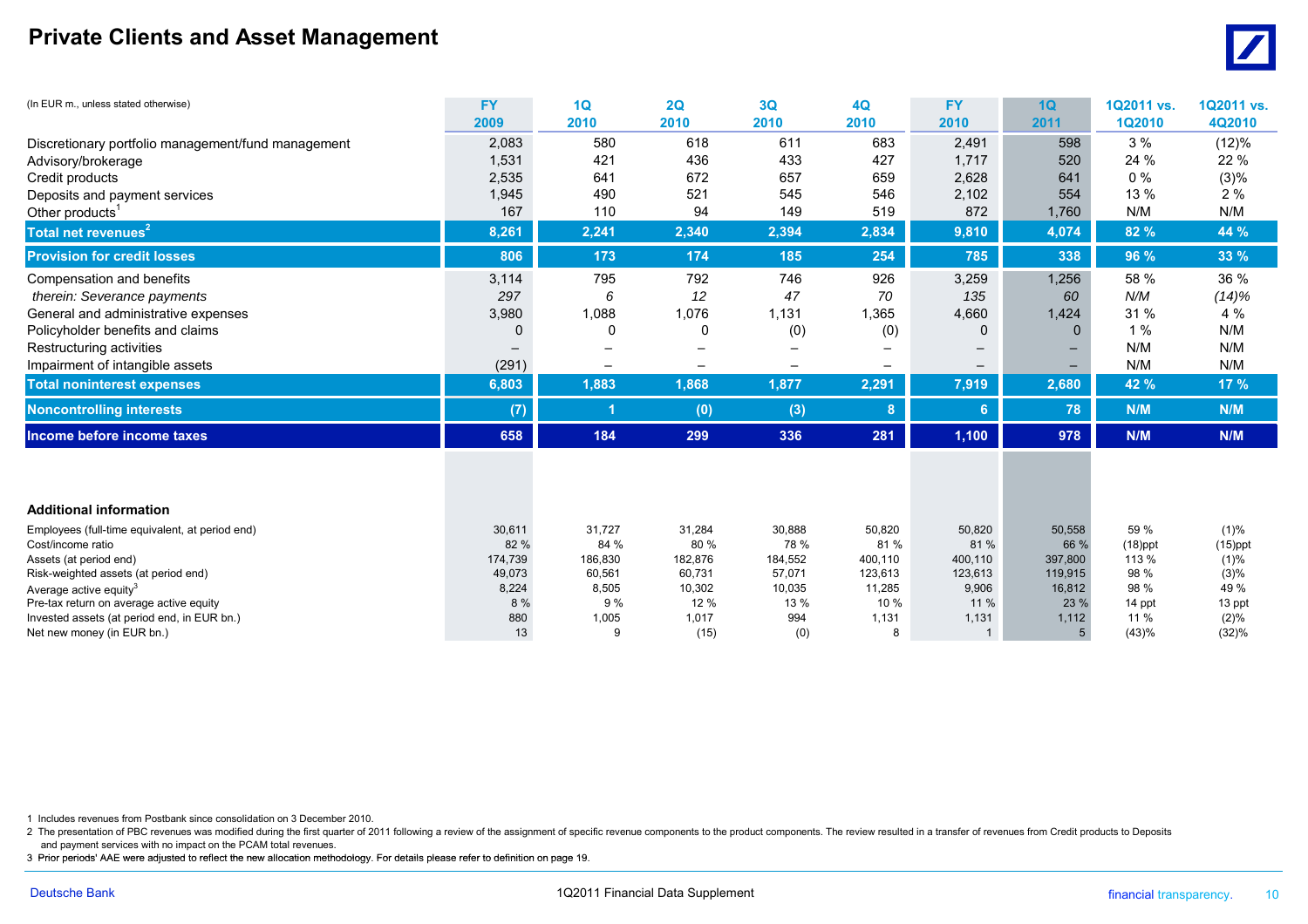## **Private Clients and Asset Management** - Asset and Wealth Management



| (In EUR m., unless stated otherwise)                                          | <b>FY</b>      | 1Q               | 2Q                | 3Q                       | <b>4Q</b>                | <b>FY</b>    | 1Q              | 1Q2011 vs.    | 1Q2011 vs. |
|-------------------------------------------------------------------------------|----------------|------------------|-------------------|--------------------------|--------------------------|--------------|-----------------|---------------|------------|
|                                                                               | 2009           | 2010             | 2010              | 2010                     | 2010                     | 2010         | 2011            | <b>1Q2010</b> | 4Q2010     |
| Discretionary portfolio management/fund management (AM)                       | 1,562          | 392              | 423               | 435                      | 483                      | 1,733        | 416             | 6 %           | (14)%      |
| Discretionary portfolio management/fund management (PWM)                      | 264            | 96               | 114               | 110                      | 126                      | 446          | 110             | 14 %          | (12)%      |
| Discretionary portfolio management/fund management                            | 1,826          | 488              | 536               | 545                      | 609                      | 2,178        | 526             | 8%            | (14)%      |
| Advisory/brokerage                                                            | 689            | 197              | 219               | 206                      | 208                      | 830          | 230             | 17%           | 11 %       |
| Credit products                                                               | 255            | 77               | 97                | 97                       | 104                      | 376          | 94              | 22 %          | (9)%       |
| Deposits and payment services                                                 | 169            | 33               | 30                | 43                       | 32                       | 138          | 35              | 8 %           | 9 %        |
| Other products                                                                | (255)          | 34               | 14                | 48                       | 57                       | 152          | 116             | N/M           | 106 %      |
| <b>Total net revenues</b>                                                     | 2,685          | 829              | 896               | 939                      | 1,010                    | 3,674        | 1,002           | 21%           | (1)%       |
| <b>Provision for credit losses</b>                                            | 17             | 3                | 3                 | 20                       | 13                       | 39           | 19 <sub>1</sub> | N/M           | 41 %       |
| <b>Total noninterest expenses</b>                                             | 2,475          | 830              | 828               | 831                      | 937                      | 3,426        | 792             | (5)%          | (15)%      |
| therein: Severance payments                                                   | 105            | 3                | 8                 | 40                       | 52                       | 102          | 12              | N/M           | (77)%      |
| therein: Policyholder benefits and claims                                     | $\Omega$       | 0                | 0                 | (0)                      | (0)                      | 0            | 0               | 1%            | N/M        |
| therein: Impairment of intangible assets                                      | (291)          |                  | $\qquad \qquad -$ | $\overline{\phantom{0}}$ | $\overline{\phantom{0}}$ |              |                 | N/M           | N/M        |
| <b>Noncontrolling interests</b>                                               | (7)            |                  | (0)               | (3)                      |                          | (1)          |                 | (29)%         | 18 %       |
| Income before income taxes                                                    | 200            | (5)              | 65                | 91                       | 59                       | 210          | 190             | N/M           | N/M        |
|                                                                               |                |                  |                   |                          |                          |              |                 |               |            |
| <b>Additional information</b>                                                 |                |                  |                   |                          |                          |              |                 |               |            |
| Employees (full-time equivalent, at period end)                               | 6,349          | 7,645            | 7,357             | 7,189                    | 6,991                    | 6,991        | 6,993           | (9)%          | $0\%$      |
| Cost/income ratio                                                             | 92 %           | 100 %            | 92 %              | 89 %                     | 93 %                     | 93 %         | 79 %            | $(21)$ ppt    | $(14)$ ppt |
| Assets (at period end)                                                        | 43,761         | 57,028           | 51,431            | 54,276                   | 53,141                   | 53,141       | 52,998          | (7)%          | $(0)\%$    |
| Risk-weighted assets (at period end)                                          | 12,201         | 23,934           | 22,781            | 19,703<br>5,795          | 19,124                   | 19,124       | 18,014          | (25)%<br>17 % | (6)%<br>0% |
| Average active equity <sup>1</sup><br>Pre-tax return on average active equity | 4,223<br>5 %   | 4,666<br>$(0)\%$ | 6,228<br>4 %      | 6 %                      | 5,450<br>4 %             | 5,314<br>4 % | 5,456<br>14 %   | 14 ppt        | 10 ppt     |
| Invested assets (at period end, in EUR bn.)                                   | 686            | 808              | 825               | 800                      | 825                      | 825          | 799             | (1)%          | (3)%       |
| Invested assets AM (at period end, in EUR bn.)                                | 496            | 537              | 551               | 532                      | 550                      | 550          | 529             | (2)%          | (4)%       |
| Invested assets PWM (at period end, in EUR bn.)                               | 190            | 271              | 274               | 267                      | 275                      | 275          | 271             | $0\%$         | (2)%       |
| Net new money (in EUR bn.)                                                    | 16             |                  | (14)              | 0                        |                          | (1)          | (2)             | N/M           | N/M        |
| Net new money AM (in EUR bn.)                                                 |                |                  | (12)              | $\overline{2}$           | 4                        | (1)          | (5)             | N/M           | N/M        |
| Net new money PWM (in EUR bn.)                                                | $\overline{7}$ | 5                | (2)               | (2)                      | (0)                      |              | $\mathbf{3}$    | (41)%         | N/M        |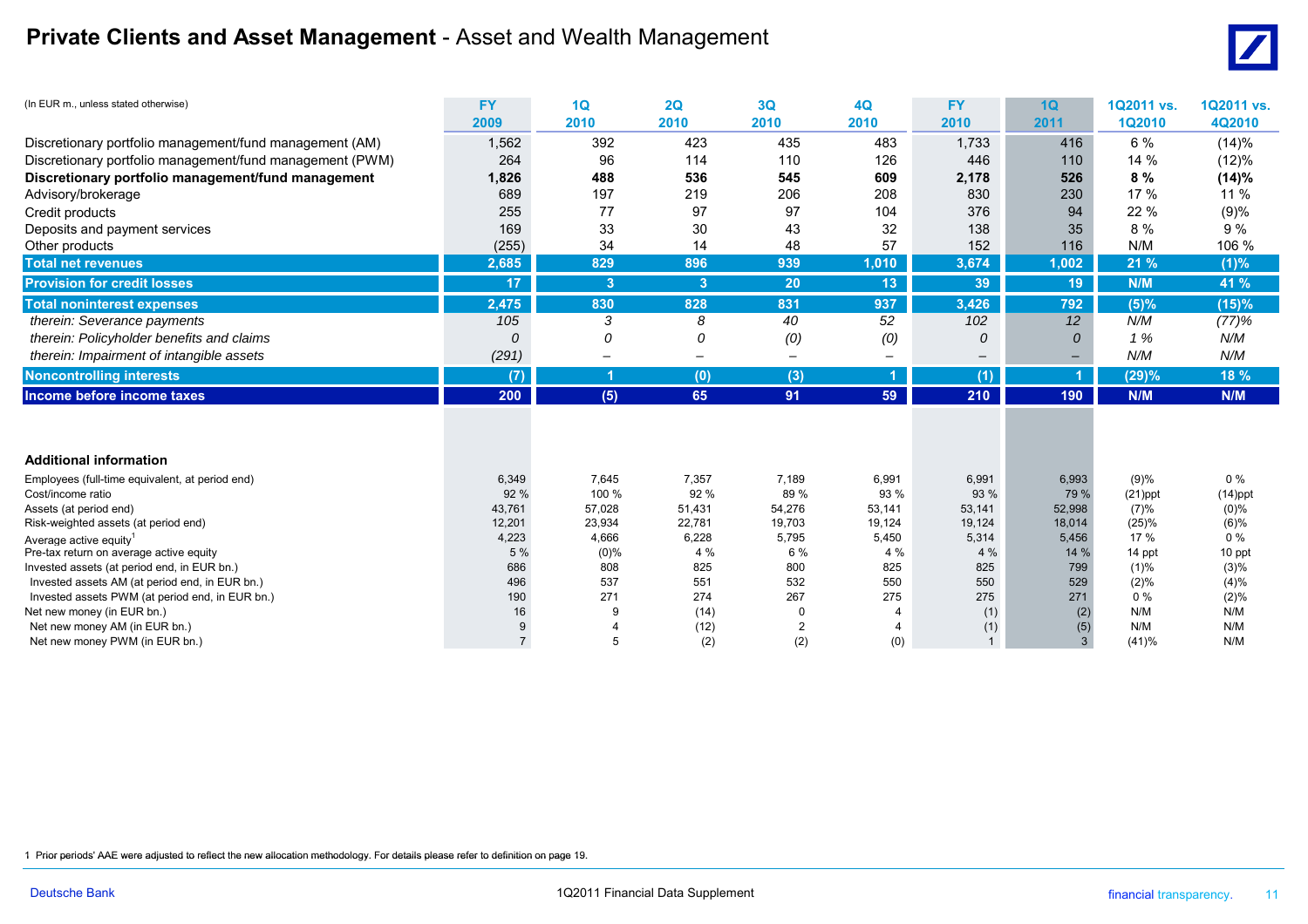## **Private Clients and Asset Management** - Private & Business Clients



| (In EUR m., unless stated otherwise)                                 | <b>FY</b>      | 1Q             | 2Q             | 3Q             | <b>4Q</b>      | <b>FY</b>      | 1Q             | 1Q2011 vs.        | 1Q2011 vs.         |
|----------------------------------------------------------------------|----------------|----------------|----------------|----------------|----------------|----------------|----------------|-------------------|--------------------|
|                                                                      | 2009           | 2010           | 2010           | 2010           | 2010           | 2010           | 2011           | <b>1Q2010</b>     | 4Q2010             |
| Discretionary portfolio management/fund management                   | 257            | 92             | 82             | 66             | 74             | 313            | 72             | (21)%             | (2)%               |
| Advisory/brokerage                                                   | 841            | 224            | 217            | 227            | 219            | 887            | 290            | 30 %              | 32 %               |
| Credit products                                                      | 2,280          | 564            | 575            | 559            | 555            | 2,253          | 547            | (3)%              | (1)%               |
| Deposits and payment services                                        | 1,776          | 457            | 490            | 502            | 514            | 1,964          | 519            | 14 %              | 1%                 |
| Other products <sup>1</sup>                                          | 422            | 76             | 80             | 101            | 463            | 720            | 1,644          | N/M               | N/M                |
| Total net revenues <sup>2</sup>                                      | 5,576          | 1,412          | 1,444          | 1,455          | 1,824          | 6,136          | 3,072          | 118 %             | 68 %               |
| <b>Provision for credit losses</b>                                   | 790            | 170            | 171            | 165            | 240            | 746            | 320            | 88 %              | 33%                |
| <b>Total noninterest expenses</b>                                    | 4,328          | 1,053          | 1,040          | 1,045          | 1,354          | 4,493          | 1,888          | 79 %              | 39 %               |
| therein: Severance payments                                          | 192            | 3              | 4              | 7              | 18             | 33             | 48             | N/M               | 172 %              |
| <b>Noncontrolling interests</b>                                      |                | $\mathbf{0}$   | $\mathbf{0}$   | (0)            |                | 8              | 77             | N/M               | N/M                |
| Income before income taxes                                           | 458            | 189            | 233            | 245            | 222            | 890            | 788            | N/M               | N/M                |
|                                                                      |                |                |                |                |                |                |                |                   |                    |
| <b>Additional information</b>                                        |                |                |                |                |                |                |                |                   |                    |
|                                                                      |                |                |                |                |                |                |                |                   |                    |
| Employees (full-time equivalent, at period end)<br>Cost/income ratio | 24,263<br>78 % | 24,081<br>75 % | 23,928<br>72 % | 23,699<br>72 % | 43,829<br>74 % | 43,829<br>73 % | 43,565<br>61 % | 81%<br>$(14)$ ppt | (1)%               |
| Assets (at period end)                                               | 131,014        | 129,831        | 131,477        | 130,299        | 346,998        | 346,998        | 344,825        | 166 %             | $(13)$ ppt<br>(1)% |
| Risk-weighted assets (at period end)                                 | 36,872         | 36,627         | 37,950         | 37,368         | 104,488        | 104,488        | 101,902        | 178 %             | (2)%               |
| Average active equity <sup>3</sup>                                   | 4,000          | 3,839          | 4,074          | 4,240          | 5,835          | 4,592          | 11,355         | 196 %             | 95 %               |
| Pre-tax return on average active equity                              | 11 %           | 20 %           | 23 %           | 23 %           | 15 %           | 19 %           | 28 %           | 8 ppt             | 13 ppt             |
| Invested assets (at period end, in EUR bn.)                          | 194            | 197            | 192            | 194            | 306            | 306            | 313            | 59 %              | 2%                 |
| Net new money (in EUR bn.)                                           |                |                | (2)            | (0)            |                | 2              |                | N/M               | 105 %              |

1 Includes revenues from Postbank since consolidation on 3 December 2010.

2 The presentation of PBC revenues was modified during the first quarter of 2011 following a review of the assignment of specific revenue components to the product components. The review resulted in a transfer of revenues

and payment services with no impact on the PBC total revenues.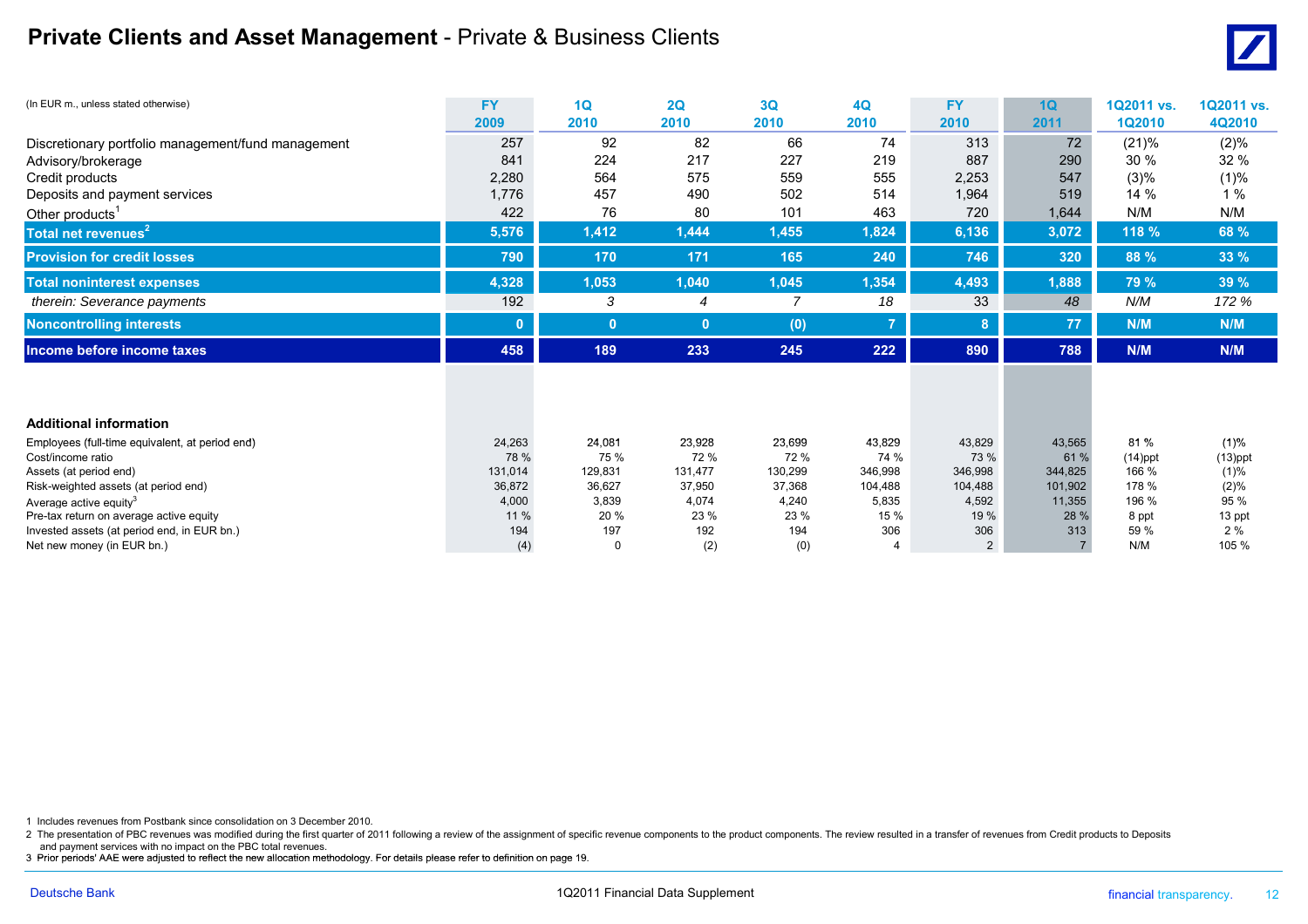## **Corporate Investments │ Consolidation & Adjustments**



| (In EUR m., unless stated otherwise) |      | 1Q . | 20   | 30 <sup>°</sup> | $\overline{40}$ | <b>EXAMPLE 10</b> |      | 1Q2011 vs. 1Q2011 vs. |        |
|--------------------------------------|------|------|------|-----------------|-----------------|-------------------|------|-----------------------|--------|
|                                      | 2009 | 2010 | 2010 | 2010            | 2010            | 2010              | 2011 | 1Q2010                | 4Q2010 |

### **Corporate Investments**

| <b>Net revenues</b>                             | 1,044  | 220                      | 115                      | (2,091)  | (40)                     | (1,796) | 180                          | (18)% | N/M   |
|-------------------------------------------------|--------|--------------------------|--------------------------|----------|--------------------------|---------|------------------------------|-------|-------|
| <b>Provision for credit losses</b>              | 8      |                          | (8)                      | (1)      |                          | (0)     |                              | N/M   | (82)% |
| Compensation and benefits                       | 9      | 33                       | 54                       | 48       | 44                       | 180     | 39                           | 19 %  | (11)% |
| General and administrative expenses             | 421    | 123                      | 154                      | 212      | 298                      | 787     | 304                          | 148 % | 2%    |
| Restructuring activities                        | -      |                          | $\overline{\phantom{0}}$ |          | $\overline{\phantom{0}}$ | -       | $\qquad \qquad \blacksquare$ | N/M   | N/M   |
| Impairment of intangible assets                 | 151    | $\overline{\phantom{a}}$ | $\overline{\phantom{0}}$ |          | $\overline{\phantom{0}}$ | -       | $\overline{\phantom{0}}$     | N/M   | N/M   |
| <b>Total noninterest expenses</b>               | 581    | 156                      | 208                      | 261      | 343                      | 967     | 344                          | 121 % | 0%    |
| <b>Noncontrolling interests</b>                 | (1)    | (1)                      | (1)                      | (0)      | (1)                      | (2)     | (0)                          | (95)% | (98)% |
| Income (loss) before income taxes               | 456    | 65                       | (85)                     | (2, 350) | (390)                    | (2,760) | 165                          | N/M   | (58)% |
| <b>Additional information</b>                   |        |                          |                          |          |                          |         |                              |       |       |
| Employees (full-time equivalent, at period end) | 28     | 2,134                    | 2,047                    | 1,678    | 1,690                    | 1,690   | 1,469                        | (31)% | (13)% |
| Assets (at period end)                          | 28,456 | 43,802                   | 50,633                   | 37,522   | 30,138                   | 30,138  | 32,916                       | (25)% | 9%    |
| Risk-weighted assets (at period end)            | 16,935 | 21,497                   | 21,930                   | 15,657   | 8,794                    | 8,794   | 14,055                       | (35)% | 60 %  |
| Average active equity                           | 1,917  | 2,491                    | 2,676                    | 2,615    | 1,591                    | 2,243   | 1,118                        | (55)% | (30)% |

### **Consolidation & Adjustments**

| <b>Net revenues</b>                                                      | (159)           | (91)                     | (4)    | (338)  | 56     | (377)           | (476)                    | N/M     | N/M     |
|--------------------------------------------------------------------------|-----------------|--------------------------|--------|--------|--------|-----------------|--------------------------|---------|---------|
| <b>Provision for credit losses</b>                                       | (0)             | (0)                      |        | (0)    |        |                 |                          | N/M     | N/M     |
| Total noninterest expenses                                               | 57              | 89                       | (50)   |        | (36)   | 10 <sup>°</sup> | (34)                     | N/M     | $(3)\%$ |
| therein: Severance payments                                              | 187             | 12                       | 20     | 19     | 108    | 159             | 12                       | $(4)\%$ | (89)%   |
| therein: Policyholder benefits and claims                                |                 | $\overline{\phantom{0}}$ | -      |        | -      |                 | $\overline{\phantom{a}}$ | N/M     | N/M     |
| <b>Noncontrolling interests</b>                                          | 10 <sub>1</sub> | (15)                     | (6)    |        | (7)    | (24)            | (89)                     | N/M     | N/M     |
| Income (loss) before income taxes                                        | (226)           | (165)                    | 53     | (349)  | 98     | (363)           | (353)                    | 114%    | N/M     |
| <b>Additional information</b>                                            |                 |                          |        |        |        |                 |                          |         |         |
| Employees Infrastructure functions (full-time equivalent, at period end) | 32,224          | 32,608                   | 32,990 | 33.827 | 33,609 | 33,609          | 34,207                   | 5%      | 2%      |
| Assets (at period end)                                                   | 9,556           | 10,624                   | 11,524 | 11,550 | 11,348 | 11,348          | 11,136                   | 5 %     | (2)%    |
| Risk-weighted assets (at period end)                                     | 3,507           | 3,158                    | 3,402  | 3,421  | 2,683  | 2,683           | 2,367                    | (25)%   | (12)%   |
| Average active equity <sup>1</sup>                                       | 3,069           | 7,471                    | 4,638  | 5,323  | 11,453 | 7,848           | 9,927                    | 33 %    | (13)%   |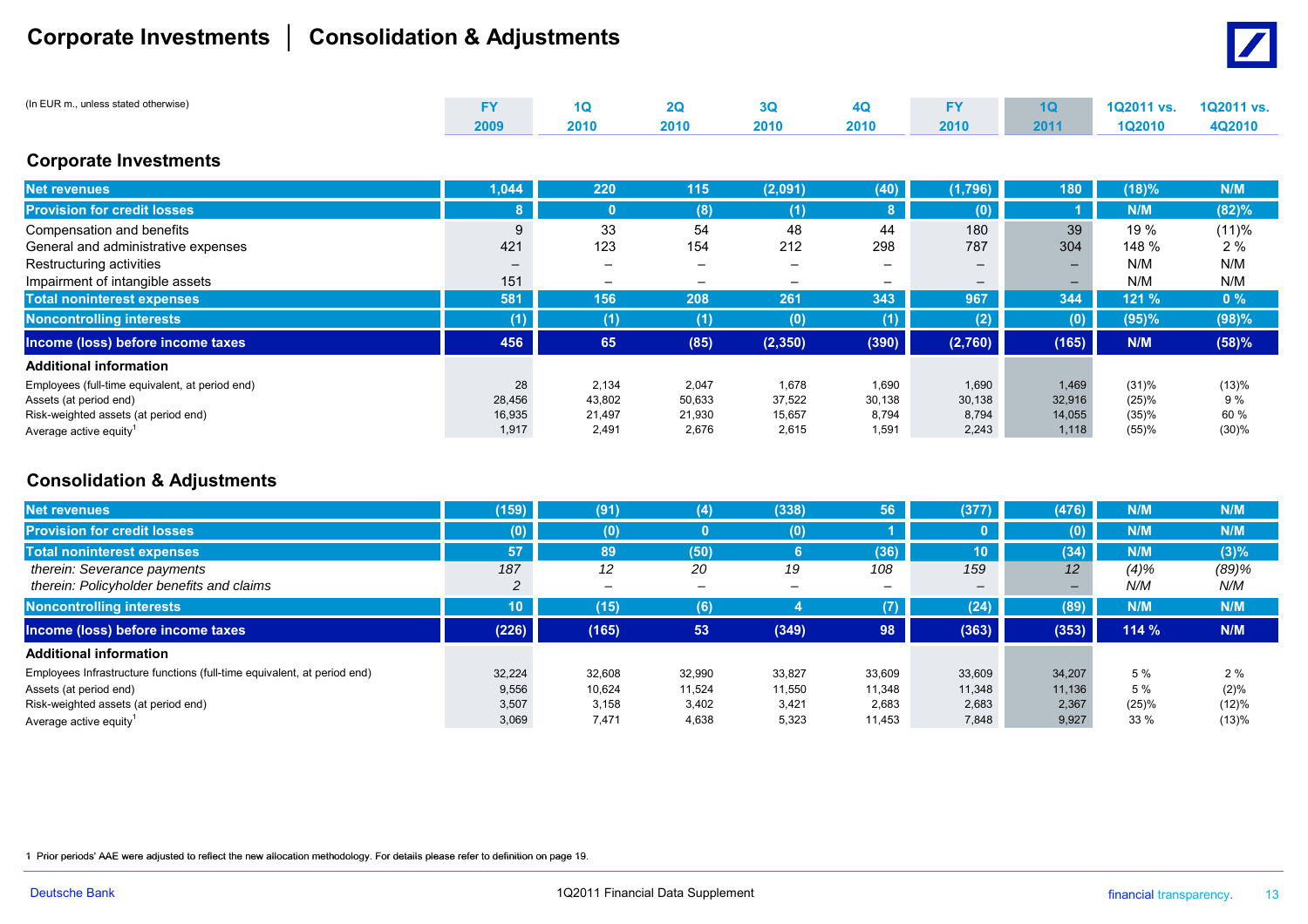#### **Credit risk** $\mathbf K$



#### **Loans**

| Total loans (at period end, in EUR bn.)     | 261.448 | 270.290 | 291.683 | 283.483 | 411.025 | 411.025 <b>II</b> | 397.697 | 47 % | (3)% |
|---------------------------------------------|---------|---------|---------|---------|---------|-------------------|---------|------|------|
| <b>Deduct</b>                               |         |         |         |         |         |                   |         |      |      |
| Allowance for loan losses (in EUR bn.)      | 3,343   | 3,455   | 3,542   | 3,657   | 3,296   | 3,296             | 3,362   | (3)% | 2%   |
| Total loans net (at period end, in EUR bn.) | 258,105 | 266,835 | 288,141 | 279,826 | 407,729 | 407.729           | 394.335 | 48 % | (3)% |

1 Includes provision for loan losses and provision for off-balance sheet positions.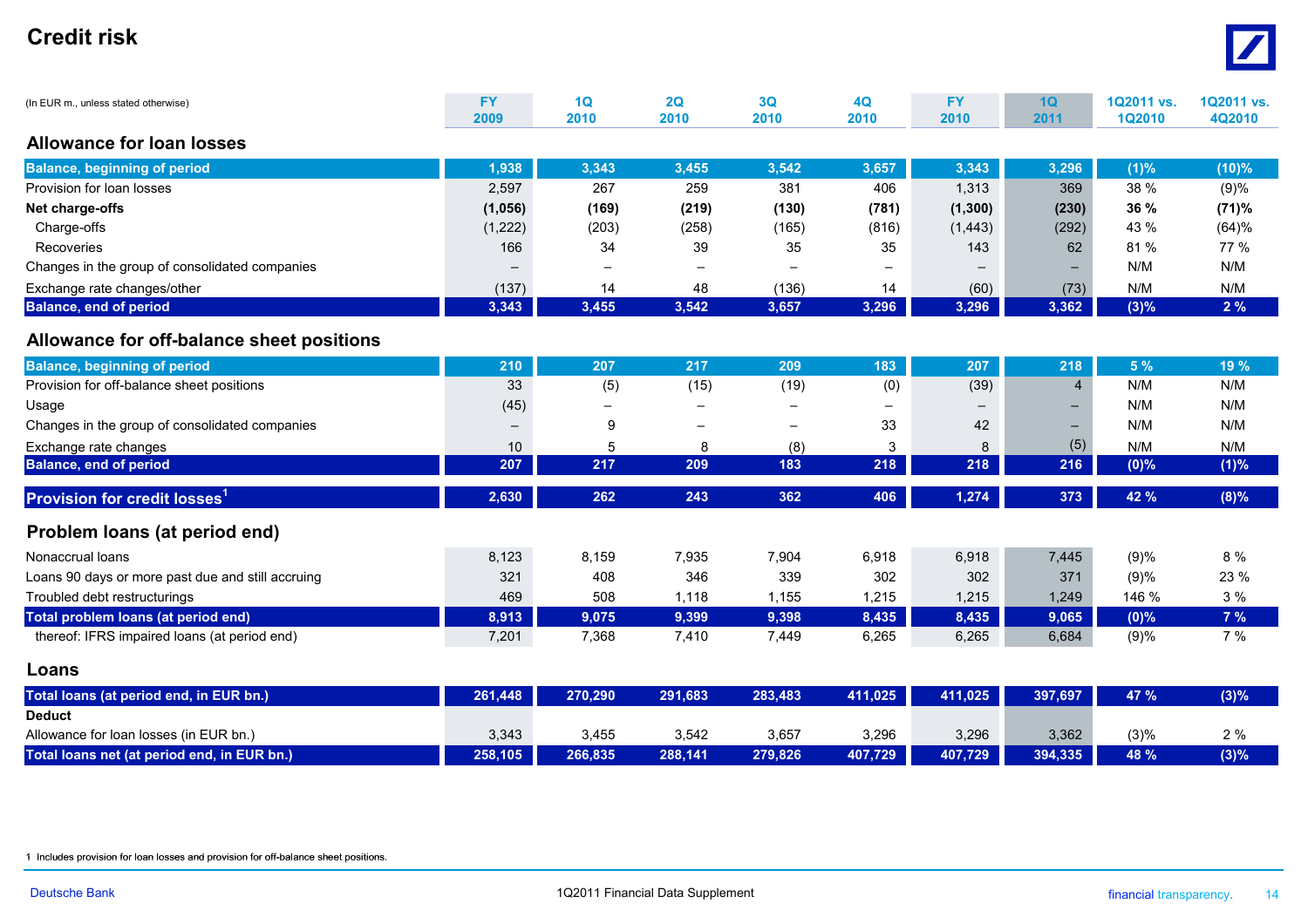## **Regulatory capital and market risk** <sup>0</sup>



| (In EUR m., unless stated otherwise)              | Dec 31,<br>2009 | Mar 31,<br>2010 | <b>Jun 30,</b><br>2010 | Sep 30,<br>2010 | Dec 31,<br>2010 | <b>Mar 31,</b><br>2011 | Mar 31, 2011 vs.<br>Dec 31, 2010 |
|---------------------------------------------------|-----------------|-----------------|------------------------|-----------------|-----------------|------------------------|----------------------------------|
| <b>Regulatory capital</b>                         |                 |                 |                        |                 |                 |                        |                                  |
| Core Tier 1 capital <sup>1</sup>                  | 23,790          | 21,948          | 22,752                 | 20,948          | 29,972          | 31,580                 | 5 %                              |
| Tier 1 capital <sup>1</sup>                       | 34,406          | 32,837          | 34,316                 | 31,787          | 42,565          | 43,802                 | 3%                               |
| Tier 2 capital                                    | 3,523           | 1,700           | 1,858                  | 2,110           | 6,123           | 4,982                  | (19)%                            |
| Available Tier 3 capital                          |                 |                 |                        |                 |                 |                        | N/M                              |
| Total regulatory capital <sup>1</sup>             | 37,929          | 34,537          | 36,174                 | 33,897          | 48,688          | 48,784                 | $0\%$                            |
|                                                   |                 |                 |                        |                 |                 |                        |                                  |
| Risk-weighted assets and capital adequacy ratios  |                 |                 |                        |                 |                 |                        |                                  |
| Risk-weighted assets <sup>1</sup>                 | 273,476         | 292,466         | 303,460                | 277,065         | 346,204         | 327,874                | $(5)\%$                          |
| Core Tier 1 capital ratio <sup>1</sup>            | 8.7%            | 7.5 %           | 7.5 %                  | 7.6%            | 8.7%            | 9.6%                   | $0.9$ ppt                        |
| Tier 1 capital ratio <sup>1</sup>                 | 12.6 %          | 11.2 %          | 11.3 %                 | 11.5 %          | 12.3 %          | 13.4 %                 | $1.1$ ppt                        |
| Total capital ratio <sup>1</sup>                  | 13.9%           | 11.8 %          | 11.9 %                 | 12.2 %          | 14.1 %          | 14.9 %                 | $0.8$ ppt                        |
| Value-at-risk (excluding Postbank) <sup>2,3</sup> |                 |                 |                        |                 |                 |                        |                                  |
| Average <sup>4</sup>                              | 126.8           | 115.8           | 109.2                  | 101.7           | 95.6            | 80.5                   | (16)%                            |
| Maximum <sup>4</sup>                              | 180.1           | 126.4           | 126.4                  | 126.4           | 126.4           | 94.3                   | (25)%                            |
| Minimum <sup>4</sup>                              | 91.9            | 102.0           | 86.0                   | 75.0            | 67.5            | 69.2                   | 3 %                              |
| Period-end                                        | 121.0           | 107.9           | 96.7                   | 88.3            | 70.9            | 76.9                   | 8 %                              |

1 Excludes transitional items pursuant to section 64h (3) German Banking Act.

2 All figures for 1-day holding period, 99% confidence level (CIB trading units only).

3 The value-at-risk of the trading book at Postbank Group is not included in the Vatlue-at Risk of the Group but calculated for 1-day holding period, 99% confidence level on a stand-alone-basis. For the December 31, 2010, to EUR 2 million while for the 4th quarter 2010 the average, maximum and minimum value-at-risk had no material variance for the period since consolidation. During the first three months of 2011 the value-at-risk remained w between EUR 1.1 million and EUR 2.8 million. The average value-at-risk in this period was EUR 2.0 million and at March 31, 2011 the value-at-risk amounted to EUR 2.4 million.

4 Amounts refer to the time period between January 1st and the end of the respective quarter.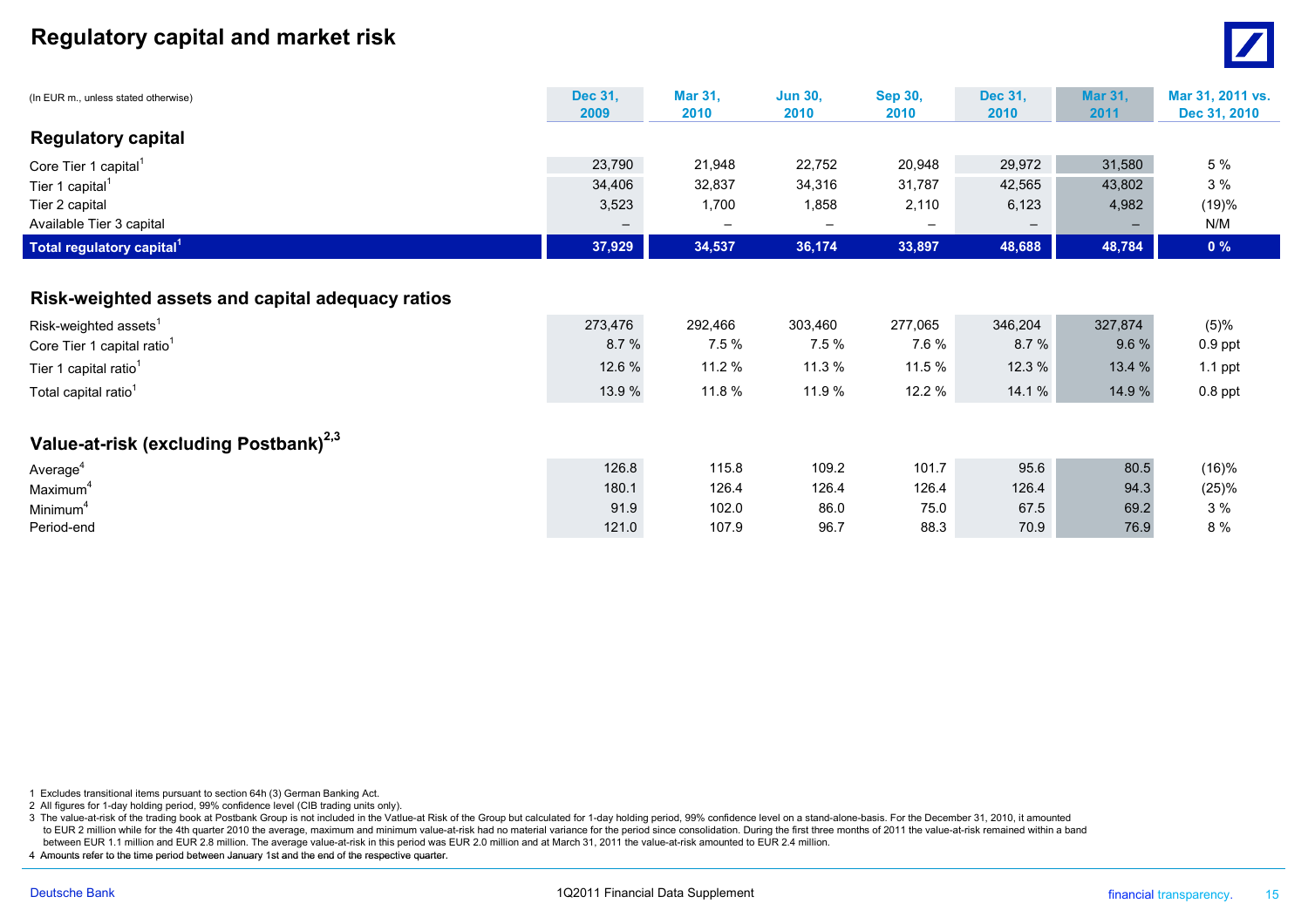#### **Consolidated Balance Sheet -** Assets $\mathbf S$

| $(ln$ EUR $m.$ )                                                         | <b>Dec 31.</b><br>2009 | <b>Mar 31,</b><br>2010 | <b>Jun 30,</b><br>2010 | <b>Sep 30,</b><br>2010 | Dec 31,<br>2010 | <b>Mar 31,</b><br>2011 | Mar 31, 2011 vs.<br>Dec 31, 2010 |
|--------------------------------------------------------------------------|------------------------|------------------------|------------------------|------------------------|-----------------|------------------------|----------------------------------|
| <b>Assets:</b>                                                           |                        |                        |                        |                        |                 |                        |                                  |
|                                                                          |                        |                        |                        |                        |                 |                        |                                  |
| Cash and due from banks                                                  | 9,346                  | 10,010                 | 13,437                 | 11,989                 | 17,157          | 14,338                 | (16)%                            |
| Interest-earning deposits with banks                                     | 47,233                 | 59,985                 | 66,410                 | 70,856                 | 92,377          | 84,263                 | (9)%                             |
| Central bank funds sold and securities purchased under resale agreements | 6,820                  | 9,757                  | 12,781                 | 22,596                 | 20,365          | 24,978                 | 23 %                             |
| Securities borrowed                                                      | 43,509                 | 48,760                 | 46,008                 | 44,812                 | 28,916          | 35,397                 | 22 %                             |
| Trading assets                                                           | 234,910                | 262,886                | 272,874                | 274,560                | 271,291         | 285,621                | 5%                               |
| Positive market values from derivative financial instruments             | 596,410                | 619,633                | 802,709                | 819,830                | 657,780         | 564,102                | (14)%                            |
| Financial assets designated at fair value through profit or loss         | 134,000                | 151,647                | 165,830                | 162,362                | 171,926         | 174,943                | 2%                               |
| Total financial assets at fair value through profit or loss              | 965,320                | 1,034,166              | 1,241,413              | 1,256,752              | 1,100,997       | 1,024,666              | (7)%                             |
| Financial assets available for sale                                      | 18,819                 | 26,726                 | 27,558                 | 25,553                 | 54,266          | 48,434                 | (11)%                            |
| Equity method investments                                                | 7,788                  | 8,011                  | 8,192                  | 5,551                  | 2,608           | 3,467                  | 33%                              |
| Loans, net                                                               | 258,105                | 266,835                | 288,141                | 279,826                | 407,729         | 394,335                | $(3)\%$                          |
| Property and equipment                                                   | 2,777                  | 3,226                  | 3,356                  | 3,276                  | 5,802           | 5,050                  | (13)%                            |
| Goodwill and other intangible assets                                     | 10,169                 | 11,627                 | 12,531                 | 11,702                 | 15,594          | 15,097                 | $(3)\%$                          |
| Other assets                                                             | 121,538                | 181,585                | 195,410                | 215,508                | 149,229         | 182,673                | 22 %                             |
| Income tax assets                                                        | 9,240                  | 9,754                  | 10,418                 | 9,327                  | 10,590          | 9,547                  | $(10)\%$                         |
| <b>Total assets</b>                                                      | 1,500,664              | 1,670,442              | 1,925,655              | 1,957,748              | 1,905,630       | 1,842,245              | $(3)\%$                          |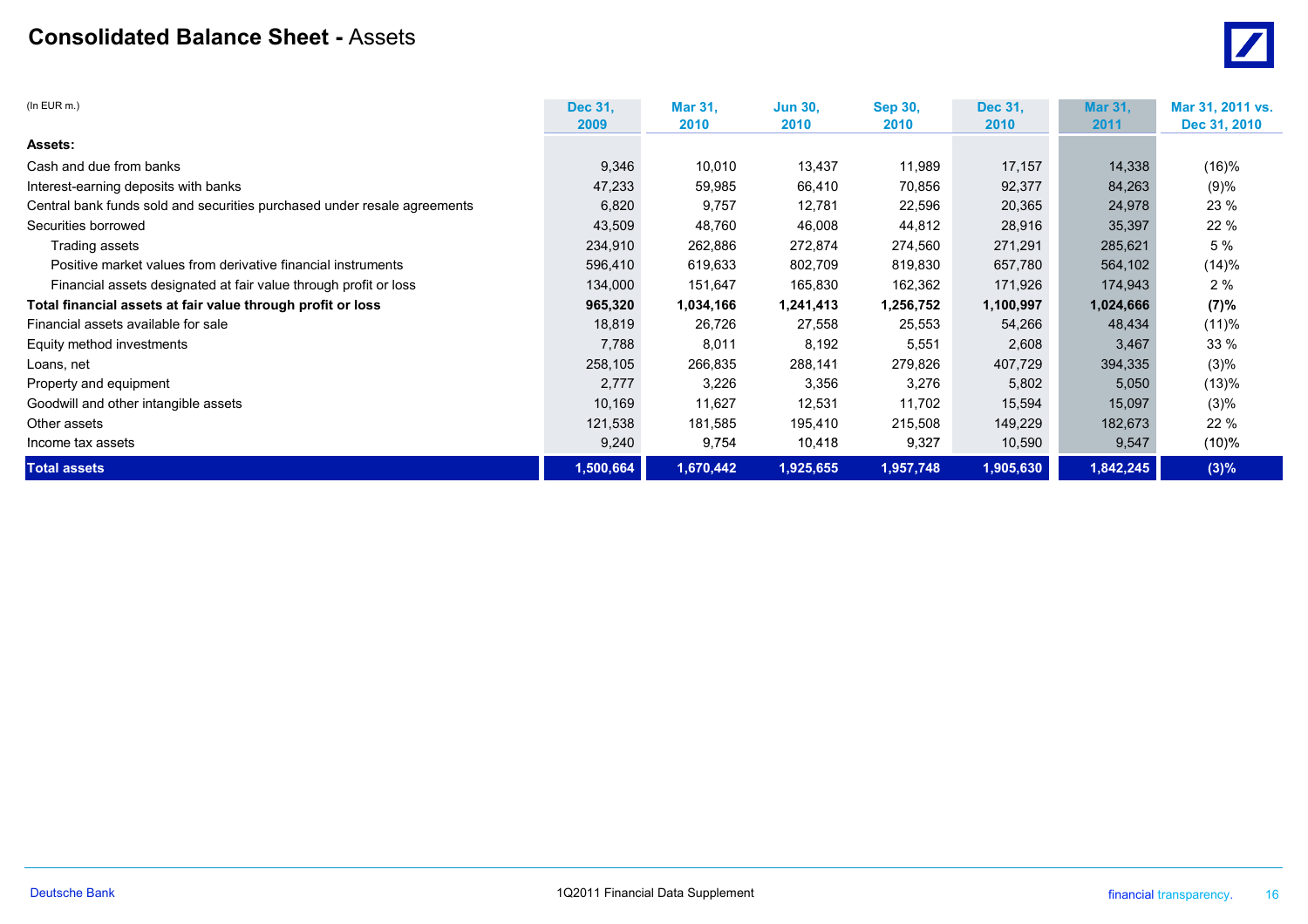## **Consolidated Balance Sheet** - Liabilities and total equity <sup>0</sup>



| $(ln$ EUR $m.$ )                                                             | Dec 31,           | Mar 31,   | <b>Jun 30,</b> | <b>Sep 30,</b> | Dec 31,   | <b>Mar 31.</b> | Mar 31, 2011 vs. |
|------------------------------------------------------------------------------|-------------------|-----------|----------------|----------------|-----------|----------------|------------------|
|                                                                              | 2009              | 2010      | 2010           | 2010           | 2010      | 2011           | Dec 31, 2010     |
| Liabilities and equity:                                                      |                   |           |                |                |           |                |                  |
| Deposits                                                                     | 344,220           | 366,040   | 411,985        | 398,641        | 533,984   | 533,103        | $(0)\%$          |
| Central bank funds purchased and securities sold under repurchase agreements | 45,495            | 47,714    | 35,336         | 43,813         | 27,922    | 33,290         | 19 %             |
| Securities loaned                                                            | 5,564             | 8,350     | 5,879          | 6,459          | 3,276     | 4,351          | 33 %             |
| <b>Trading liabilities</b>                                                   | 64,501            | 78,742    | 72,016         | 73,786         | 68,859    | 77,095         | 12 %             |
| Negative market values from derivative financial instruments <sup>1</sup>    | 576,973           | 607,736   | 787,035        | 800,564        | 647,195   | 550,962        | (15)%            |
| Financial liabilities designated at fair value through profit or loss        | 73,522            | 105,808   | 124,529        | 134,928        | 130,154   | 129,481        | (1)%             |
| Investment contract liabilities                                              | 7,278             | 7,660     | 7,607          | 7,510          | 7,898     | 7,548          | (4)%             |
| Financial liabilities at fair value through profit or loss                   | 722,274           | 799,946   | 991,187        | 1,016,788      | 854,106   | 765,086        | $(10)\%$         |
| Other short-term borrowings                                                  | 42,897            | 43,993    | 55,654         | 54,571         | 64,990    | 60,722         | (7)%             |
| Other liabilities                                                            | 154,281           | 203,418   | 217,854        | 237,622        | 181,827   | 213,835        | 18 %             |
| Provisions                                                                   | 1,307             | 1,724     | 1,648          | 1,547          | 2,204     | 2,113          | (4)%             |
| Income tax liabilities                                                       | 4,298             | 4,595     | 4,778          | 4,117          | 5,043     | 4,915          | (3)%             |
| Long-term debt                                                               | 131,782           | 143,687   | 147,184        | 143,889        | 169,660   | 161,506        | (5)%             |
| Trust preferred securities                                                   | 10,577            | 10,737    | 11,603         | 10,787         | 12,250    | 11,734         | (4)%             |
| Obligation to purchase common shares                                         | $\qquad \qquad -$ | 54        |                |                |           | $-$            | N/M              |
| <b>Total liabilities</b>                                                     | 1,462,695         | 1,630,258 | 1,883,108      | 1,918,234      | 1,855,262 | 1,790,655      | (3)%             |
| Common shares, no par value, nominal value of $\epsilon$ 2.56                | 1,589             | 1,589     | 1,589          | 1,589          | 2,380     | 2,380          | $0\%$            |
| Additional paid-in capital                                                   | 14,830            | 14,744    | 14,917         | 14,662         | 23,515    | 23,456         | $(0)\%$          |
| Retained earnings <sup>1</sup>                                               | 24,056            | 25,749    | 26,349         | 25,298         | 25,975    | 28,021         | 8 %              |
| Common shares in treasury, at cost                                           | (48)              | (107)     | (136)          | (209)          | (450)     | (212)          | (53)%            |
| Equity classified as obligation to purchase common shares                    |                   | (54)      |                |                |           |                | N/M              |
| Accumulated other comprehensive income (loss), net of tax <sup>2</sup>       | (3,780)           | (2,803)   | (1,205)        | (2, 857)       | (2,601)   | (3,664)        | 41 %             |
| <b>Total shareholders' equity</b>                                            | 36,647            | 39,118    | 41,514         | 38,483         | 48,819    | 49,981         | 2%               |
| Noncontrolling interests                                                     | 1,322             | 1,066     | 1,033          | 1,031          | 1,549     | 1,609          | 4 %              |
| <b>Total equity</b>                                                          | 37,969            | 40,184    | 42,547         | 39,514         | 50,368    | 51,590         | 2%               |
| <b>Total liabilities and equity</b>                                          | 1,500,664         | 1,670,442 | 1,925,655      | 1,957,748      | 1,905,630 | 1,842,245      | (3)%             |

1 The initial acquisition accounting for ABN AMRO, which was finalized at March 31, 2011, resulted in a retrospective adjustment of retained earnings of EUR (24) million for June 30, September 30 and December 31, 2010.

2 Excluding actuarial gains (losses) related to defined benefit plans, net of tax.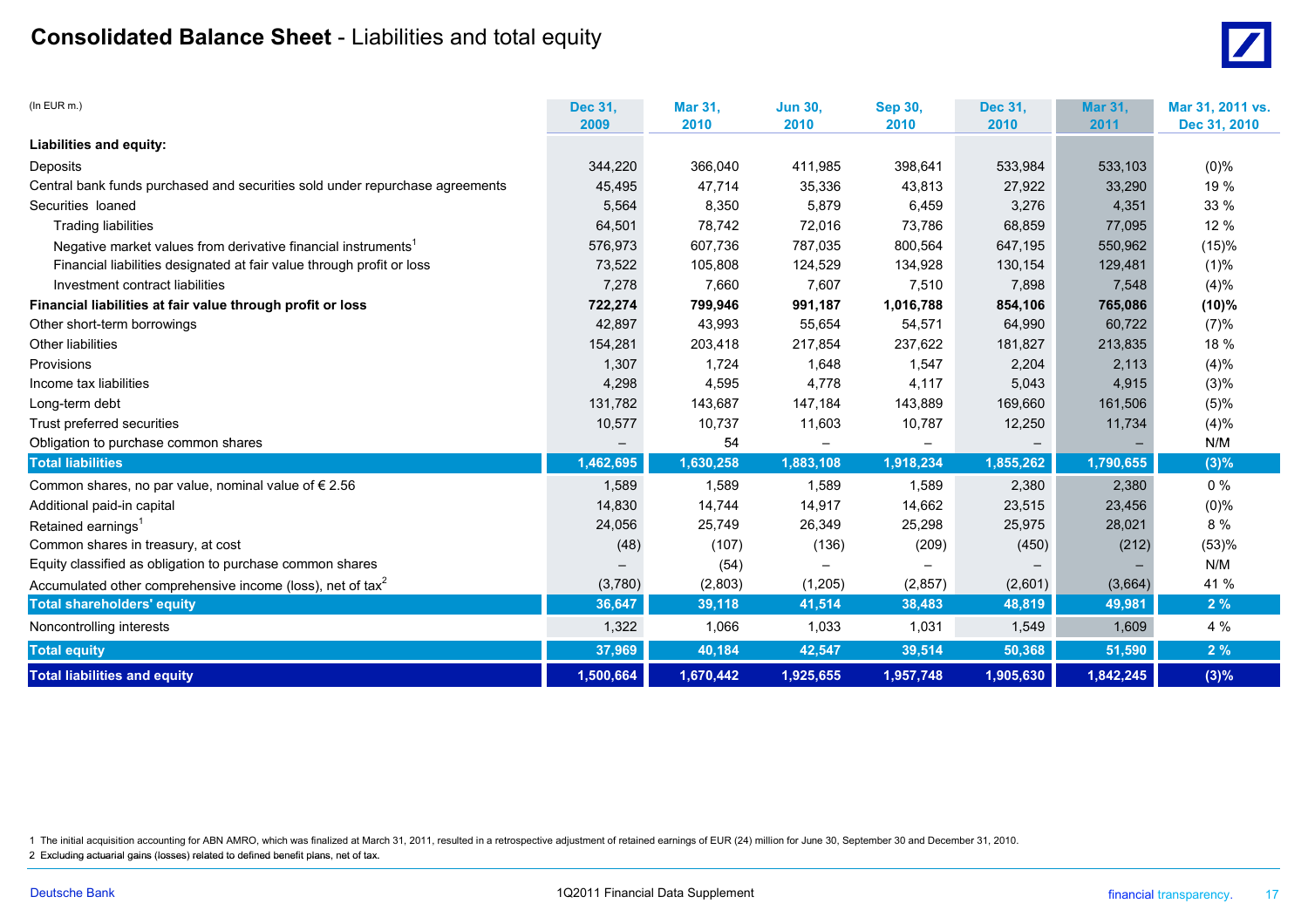# **Balance sheet leverage ratio (target definition)** <sup>0</sup>



| (Assets and equity in EUR bn.)                                                               | <b>Dec 31,</b><br>2009 | <b>Mar 31,</b><br>2010 | <b>Jun 30.</b><br>2010 | <b>Sep 30,</b><br>2010 | Dec 31,<br>2010 | <b>Mar 31.</b><br>2011 | Mar 31, 2011 vs.<br>Dec 31, 2010 |
|----------------------------------------------------------------------------------------------|------------------------|------------------------|------------------------|------------------------|-----------------|------------------------|----------------------------------|
| <b>Total assets (IFRS)</b>                                                                   | 1,501                  | 1,670                  | 1,926                  | 1,958                  | 1,906           | 1,842                  | (3)%                             |
| Adjustment for additional derivatives netting                                                | (533)                  | (559)                  | (735)                  | (760)                  | (601)           | (508)                  | (16)%                            |
| Adjustment for additional pending settlements netting                                        | (71)                   | (126)                  | (139)                  | (144)                  | (86)            | (122)                  | 42 %                             |
| Adjustment for additional reverse repos netting                                              | (5)                    | (7)                    | (9)                    | (10)                   | (8)             | (10)                   | 32 %                             |
| <b>Total assets (adjusted)</b>                                                               | 891                    | 978                    | 1,043                  | 1,044                  | 1,211           | 1,202                  | (1)%                             |
| <b>Total equity (IFRS)</b>                                                                   | 38.0                   | 40.2                   | 42.6                   | 39.5                   | 50.4            | 51.6                   | 2%                               |
| Adjustment for pro-forma fair value gains (losses) on the Group's own debt<br>$(post-tax)^1$ | 1.3                    | 1.7                    | 3.4                    | 2.0                    | 2.0             | 1.7                    | (17)%                            |
| <b>Total equity (adjusted)</b>                                                               | 39.3                   | 41.9                   | 46.0                   | 41.5                   | 52.4            | 53.2                   | 1%                               |
| Leverage ratio based on total equity                                                         |                        |                        |                        |                        |                 |                        |                                  |
| According to IFRS<br>According to target definition                                          | 40<br>23               | 42<br>23               | 45<br>23               | 50<br>25               | 38<br>23        | 36<br>23               | (2)                              |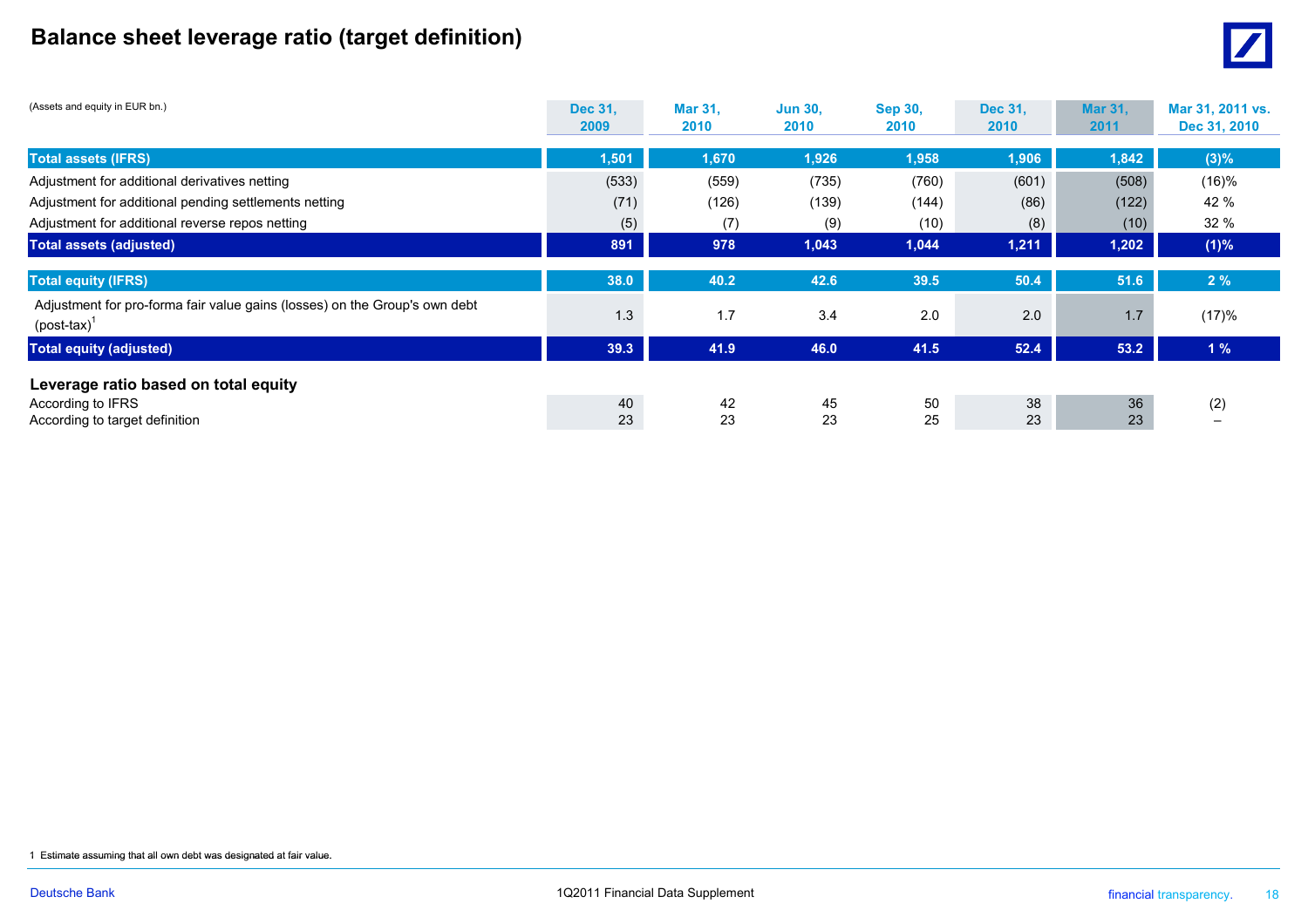## **Pre-tax return on average active equity (target definition)**

The Group's over-the-cycle **Pre-tax return on average active equity (target definition)** is defined as:

Income (loss) before income taxes attributable to Deutsche Bank shareholders according to target definition (annualized), as a percentage of average active equity.

**Income (loss) before income taxes attributable to Deutsche Bank shareholders (target definition):** Income (loss) before income taxes (IBIT) excluding pre-tax noncontrolling interests adjusted for certain significant gains (such as gains from the sale of industrial holdings, businesses or premises; all net of related expenses) or charges (such as charges from restructuring, impairment of intangible assets or litigation) if such gains or charges are not indicative of the future performance of our core businesses.

**Average Active Equity:** We calculate active equity to make comparisons to our competitors easier and we refer to active equity for several ratios. However, active equity is not a measure provided for in IFRS and you should not compare our ratios based on average active equity to other companies' ratios without considering the differences in the calculation. The items for which we adjust the average shareholders' equity are average accumulated comprehensive income excluding foreign currency translation (all components net of applicable taxes), as well as average dividends, for which a proposal is accrued on a quarterly basis and which are paid after the approval by the Annual General Meeting following each year. Tax rates applied in the calculation of average active equity are those used in the financial statements for the individual items and not an average overall tax rate.

In the first quarter of 2011 the Group changed the methodology used for allocating average active equity to the business segments. Under the new methodology economic capital as an allocation driver is substituted by risk weighted assets and certain regulatory capital deduction items. All other items of the capital allocation framework

remain unchanged. The total amount allocated continues to be determined based on the higher of the Group's overall economic risk exposure or regulatory capital demand. In 2011 the Group derives its internal demand for regulatory capital assuming a Tier 1 ratio of 10.0 %. If the Group's average active equity exceeds the higher of the overall economic risk exposure or the regulatory capital demand, this surplus is assigned to Consolidation & Adjustments.

For comparison, the following ratios are also presented:

**Pre-tax return on average active equity:** Income (loss) before income taxes attributable to Deutsche Bank shareholders (annualized), which is defined as IBIT excluding pre-tax noncontrolling interests, as a percentage of average active equity.

**Pre-tax return on average shareholders' equity:** Income (loss) before income taxes attributable to Deutsche Bank shareholders (annualized) which is defined as IBIT excluding pre tax (annualized), which is defined as IBIT excluding pre-tax noncontrolling interests, as a percentage of average shareholders' equity.